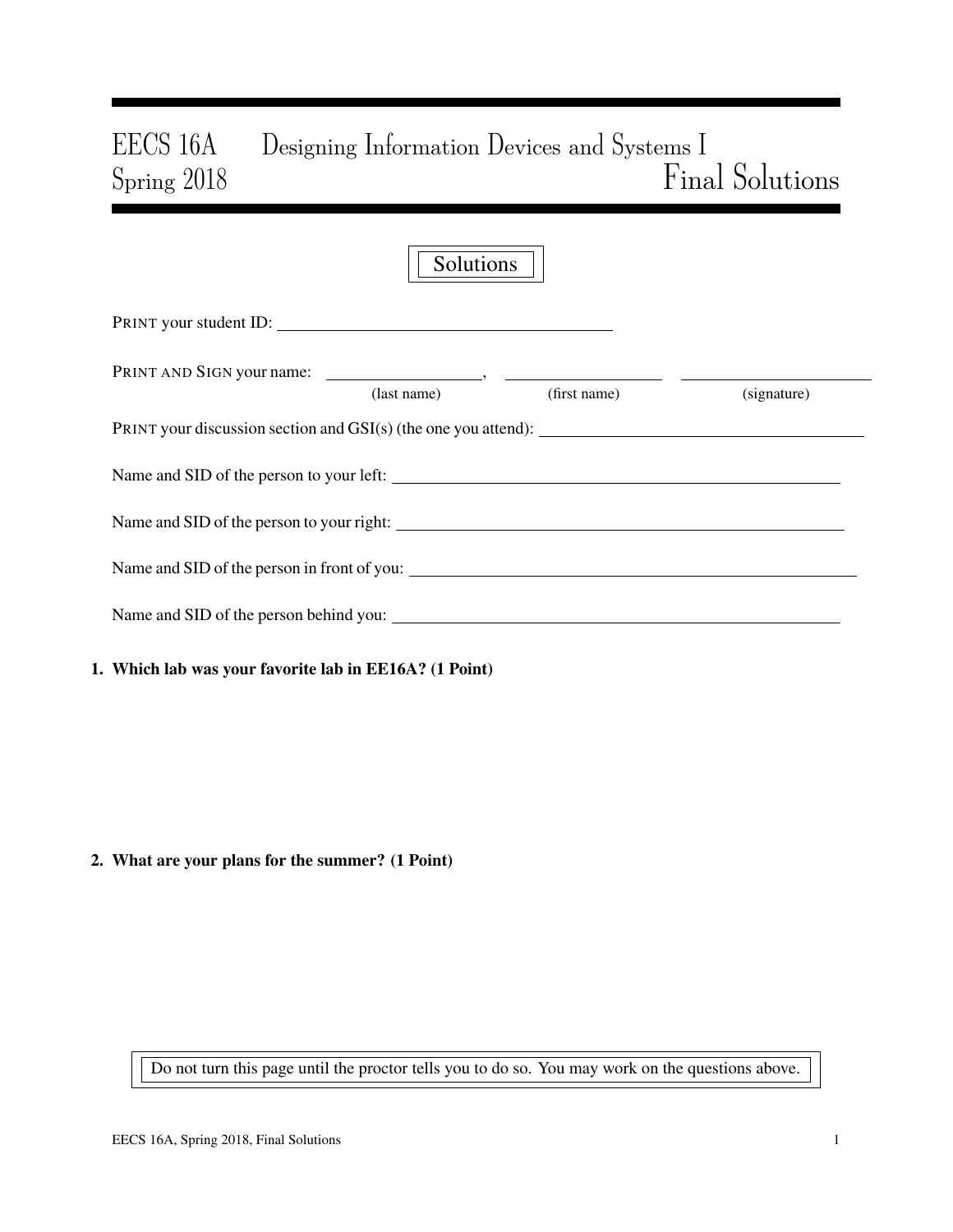## 3. Temperature-Dependent Resistor (10 points)

You scored a summer research position in Professor Stojanovic's lab, where you are developing a new type of resistor with a resistance that varies as a function of its temperature  $T$ ,  $R = f(T)$ . Your task is to determine an approximation for  $f(T)$ .

You measure the resistance by applying a test voltage and measuring the current. Then you change the temperature and repeat this procedure. Your findings can be summarized by the following scatter plot:



# **Measurements**

You look through Professor Stojanovic's notes, and find that he believes the temperature function  $f(T)$  is a polynomial that can be expressed as  $R = aT^3 + bT^2 + cT + d$ , where the *T* values are temperature and *R* values are resistance.

(a) (4 points) Set up a linear system of equations in matrix form that when solved will give the values of *a*, *b*, *c*, and *d*. *Do not solve the system of equations.*

**Solution:** To solve this with least-squares, set up the matrix equation  $A\vec{x} = \vec{y}$ , where A contains the x-coordinates and  $\vec{y}$  contains the y coordinates. The values *a*, *b*, *c*, and *d* are the unknowns  $\vec{x}$ . We can set up the system of equations like so:

$$
03a + 02b + 01c + 1d = 0
$$
  
\n
$$
13a + 12b + 11c + 1d = 1.8
$$
  
\n
$$
23a + 22b + 21c + 1d = 3.2
$$
  
\n
$$
53a + 52b + 51c + 1d = 5
$$
  
\n
$$
83a + 82b + 81c + 1d = 3.2
$$

Performing the exponentiations nets the following system of equations:

$$
0a + 0b + 0c + 1d = 0
$$
  
\n
$$
1a + 1b + 1c + 1d = 1.8
$$
  
\n
$$
8a + 4b + 2c + 1d = 3.2
$$
  
\n
$$
125a + 25b + 5c + 1d = 5
$$
  
\n
$$
512a + 16b + 8c + 1d = 3.2
$$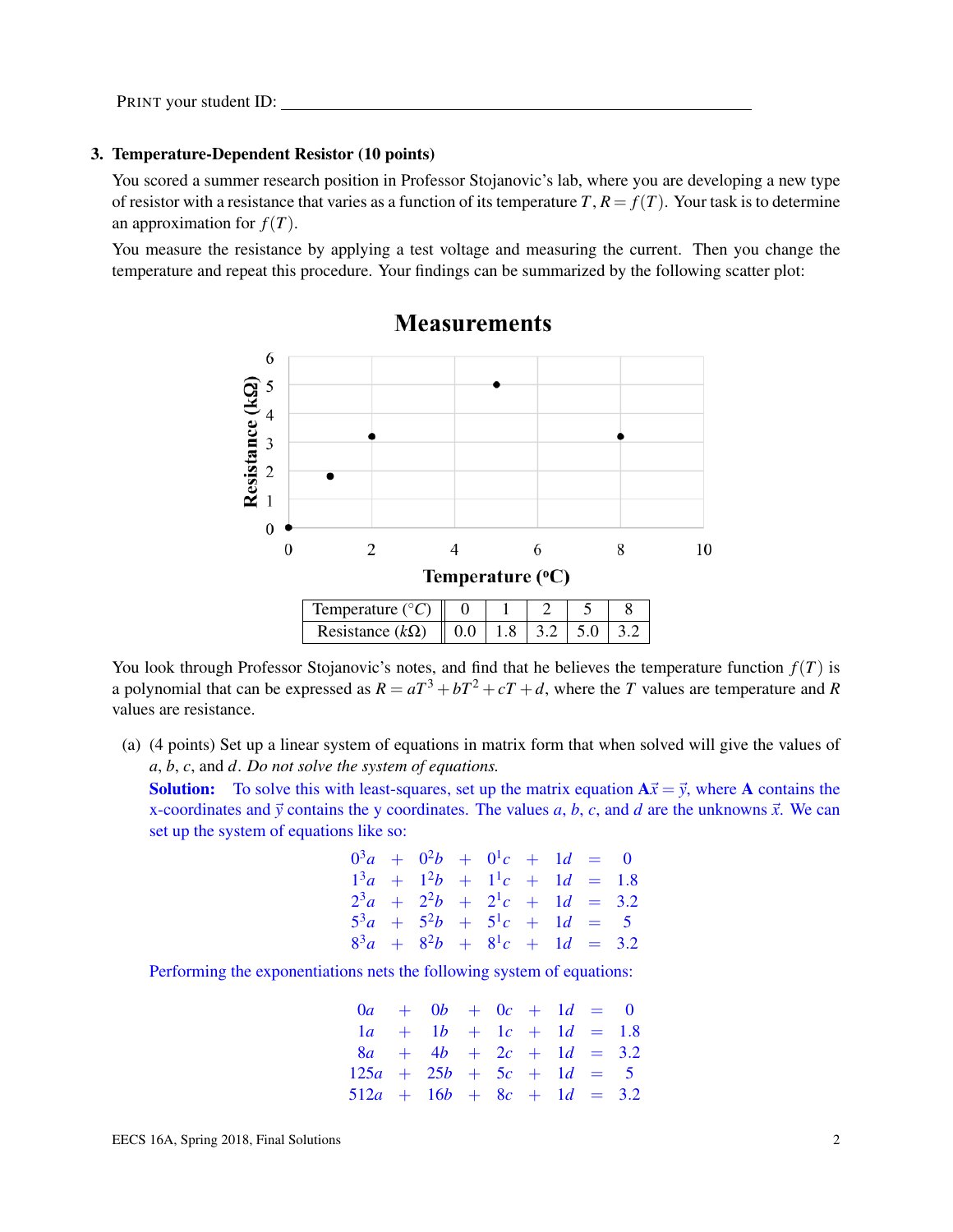The system of equations from part (a) in matrix equation form is as follows:

|  |  |  |  |  |  | $0^3a + 0^2b + 0^1c + 1d = 0$ $0^3$ $0^2$ $0^1$ 1]<br>$1^3a + 1^2b + 1^1c + 1d = 1.8$<br>$2^3a + 2^2b + 2^1c + 1d = 3.2 \rightarrow \begin{bmatrix} 0^3 & 0^2 & 0^1 & 1 \\ 1^3 & 1^2 & 1^1 & 1 \\ 2^3 & 2^2 & 2^1 & 1 \\ 2^3 & 2^2 & 2^1 & 1 \\ 5^3 & 5^2 & 5^1 & 1 \\ 6^3 & 8^3a + 8^2b + 8^$ |  |
|--|--|--|--|--|--|------------------------------------------------------------------------------------------------------------------------------------------------------------------------------------------------------------------------------------------------------------------------------------------------|--|

(b) (4 points) Write the expression for the least-squares estimator for  $a, b, c, d$ . You can define matrices and/or vectors and use them in your solution. *You do not need to compute the values.*

## Solution:

And from that, the Least Squares solution is:

$$
\vec{x} = (\mathbf{A}^T \mathbf{A})^{-1} \mathbf{A}^T \vec{b} = \begin{pmatrix} 0^3 & 0^2 & 0^1 & 1 \\ 1^3 & 1^2 & 1^1 & 1 \\ 2^3 & 2^2 & 2^1 & 1 \\ 5^3 & 5^2 & 5^1 & 1 \\ 8^3 & 8^2 & 8^1 & 1 \end{pmatrix}^T \begin{bmatrix} 0^3 & 0^2 & 0^1 & 1 \\ 1^3 & 1^2 & 1^1 & 1 \\ 2^3 & 2^2 & 2^1 & 1 \\ 5^3 & 5^2 & 5^1 & 1 \\ 8^3 & 8^2 & 8^1 & 1 \end{bmatrix}^{-1} \begin{bmatrix} 0^3 & 0^2 & 0^1 & 1 \\ 1^3 & 1^2 & 1^1 & 1 \\ 2^3 & 2^2 & 2^1 & 1 \\ 5^3 & 5^2 & 5^1 & 1 \\ 8^3 & 8^2 & 8^1 & 1 \end{bmatrix}^T \begin{bmatrix} 0 \\ 1.8 \\ 3.2 \\ 5 \\ 8^3 & 8^2 & 8^1 & 1 \end{bmatrix}
$$

Performing the exponentiations nets the following expression:

$$
\vec{x} = (\mathbf{A}^T \mathbf{A})^{-1} \mathbf{A}^T \vec{b} = \begin{pmatrix} 0 & 0 & 0 & 1 \\ 1 & 1 & 1 & 1 \\ 8 & 4 & 2 & 1 \\ 125 & 25 & 5 & 1 \\ 512 & 64 & 8 & 1 \end{pmatrix}^T \begin{bmatrix} 0 & 0 & 0 & 1 \\ 1 & 1 & 1 & 1 \\ 8 & 4 & 2 & 1 \\ 125 & 25 & 5 & 1 \\ 512 & 64 & 8 & 1 \end{bmatrix}^{-1} \begin{bmatrix} 0 & 0 & 0 & 1 \\ 1 & 1 & 1 & 1 \\ 8 & 4 & 2 & 1 \\ 125 & 25 & 5 & 1 \\ 512 & 64 & 8 & 1 \end{bmatrix}^T \begin{bmatrix} 0 \\ 1.8 \\ 3.2 \\ 1.25 \\ 512 & 64 & 8 & 1 \end{bmatrix}^T \begin{bmatrix} 0 \\ 1.8 \\ 3.2 \\ 5 \\ 512 & 64 & 8 & 1 \end{bmatrix}^T
$$

Either of the latter two expressions are acceptable.

(c) (2 points) You solve the above expression with your handy iPython notebook and get the following values:

| $\boldsymbol{a}$ |     |  |
|------------------|-----|--|
| b                | 0.2 |  |
| Ċ                |     |  |
| d                |     |  |

What is the equation of the best-fit polynomial, and what kind of polynomial is it? Solution:

This is **quadratic** with equation  $R = 0T^3 - 0.2T^2 + 2T + 0 \rightarrow R = -0.2T^2 + 2T$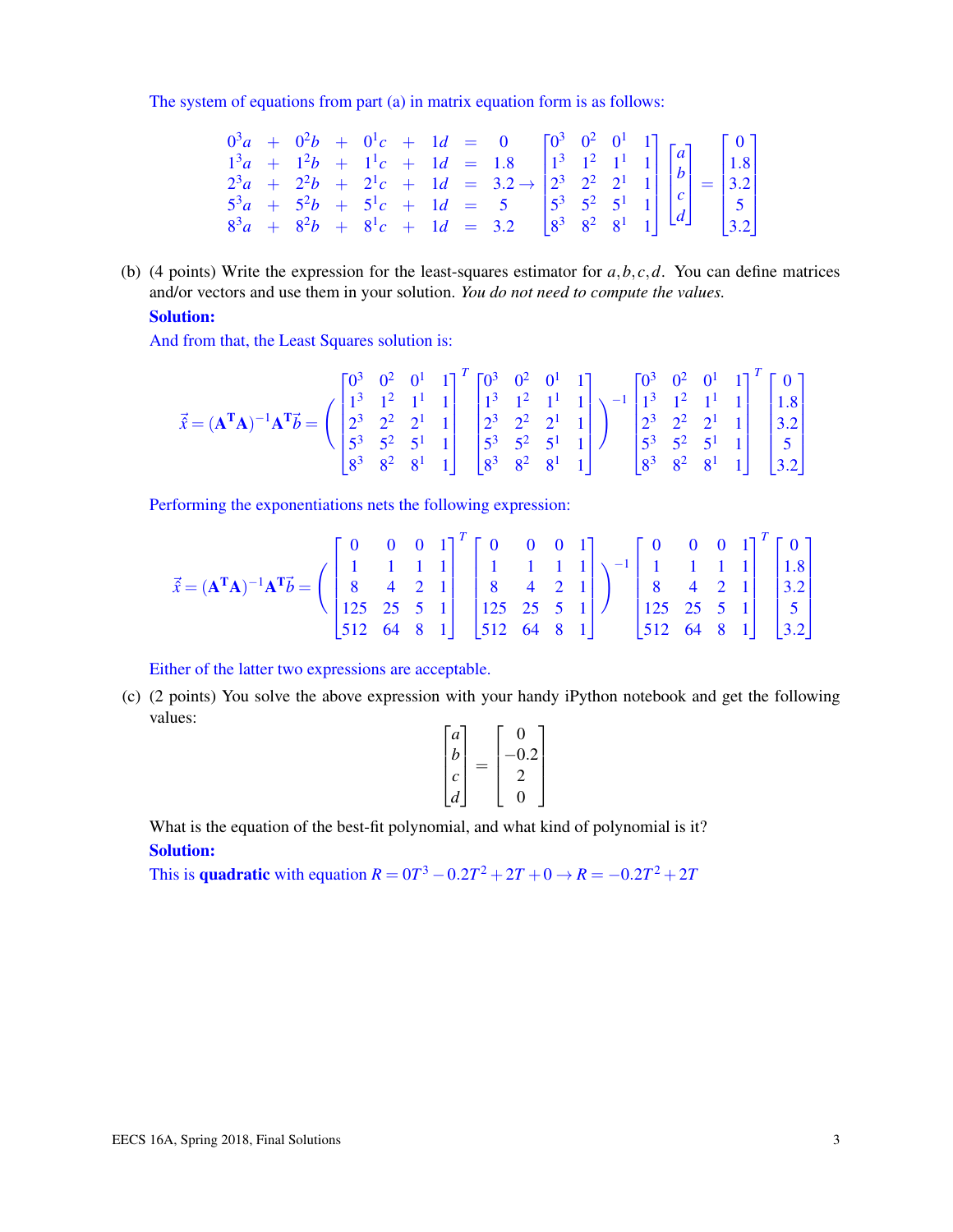#### 4. Completely Normal Eigenvectors (20 points)

(a) (6 points) Consider matrix *A* that has eigenvectors  $\vec{v_1}, \vec{v_2}, \vec{v_3}$ .

$$
A = \begin{bmatrix} 2.5 & 0.5 & 1.5 \\ 0.5 & 2.5 & -0.5 \\ 0 & 0 & 4. \end{bmatrix}
$$

$$
\vec{v_1} = \begin{bmatrix} 1 \\ 1 \\ 0 \end{bmatrix} \qquad \vec{v_2} = \begin{bmatrix} 1 \\ -1 \\ 0 \end{bmatrix} \qquad \vec{v_3} = \begin{bmatrix} 1 \\ 0 \\ 1 \end{bmatrix}
$$

Orthonormalize the eigenvectors using Gram-Schmidt to get vectors  $\vec{u_1}, \vec{u_2}, \vec{u_3}$ . Perform the orthonormalization in the order  $\vec{v_1}, \vec{v_2}, \vec{v_3}$ .

#### Solution:

$$
\vec{u_1'} = \begin{bmatrix} 1 & 1 & 0 \end{bmatrix}^T
$$

$$
\vec{u_1} = \frac{1}{\sqrt{2}} \begin{bmatrix} 1 & 1 & 0 \end{bmatrix}^T
$$

$$
\vec{u_2'} = \begin{bmatrix} 1 \\ -1 \\ 0 \end{bmatrix} - \begin{bmatrix} 1 \\ 1 \\ 0 \end{bmatrix} \cdot \frac{\langle \vec{u_1'}, \vec{v_2} \rangle}{\|u_1'\|^2} = \begin{bmatrix} 1 \\ -1 \\ 0 \end{bmatrix}
$$

$$
\vec{u_2} = \frac{1}{\sqrt{2}} \begin{bmatrix} 1 \\ -1 \\ 0 \end{bmatrix}
$$

$$
\vec{u_3'} = \begin{bmatrix} 1 \\ 0 \\ 1 \end{bmatrix} - \begin{bmatrix} 1 \\ 1 \\ 0 \end{bmatrix} \cdot \frac{\langle \vec{u_1'}, \vec{v_3} \rangle}{\|u_1'\|^2} - \begin{bmatrix} 1 \\ -1 \\ 0 \end{bmatrix} \cdot \frac{\langle \vec{u_2'}, \vec{v_3} \rangle}{\|u_2'\|^2} = \begin{bmatrix} 0 \\ 0 \\ 1 \end{bmatrix} = \vec{u_3}
$$

(b) (5 points) Write the vectors  $\vec{u_1}$ ,  $\vec{u_2}$ ,  $\vec{u_3}$  as a linear combination of the eigenvectors. Are any of  $\vec{u_1}$ ,  $\vec{u_2}$ ,  $\vec{u_3}$ still eigenvectors of the matrix A? Justify your answer. Solution:  $\vec{u_1}$  and  $\vec{u_2}$  are both still an eigenvectors, but  $\vec{u_3}$  is not. This is because eigenvectors are only the same upto a constant multiplication, not linear combinations with other eigenvectors (in general). Expressing it as a linear combination is exactly what Gram-Schmidt does, so we just need to follow the same process as the previous part but leave terms in symbolic form.

$$
\vec{u_1} = \frac{1}{\sqrt{2}} \vec{v_1}
$$

$$
\vec{u_2} = \frac{1}{\sqrt{2}} \vec{v_2}
$$

$$
\vec{u_3} = \vec{v_3} - \frac{1}{2} \vec{v_2} - \frac{1}{2} \vec{v_1}
$$

#### Common Mistakes: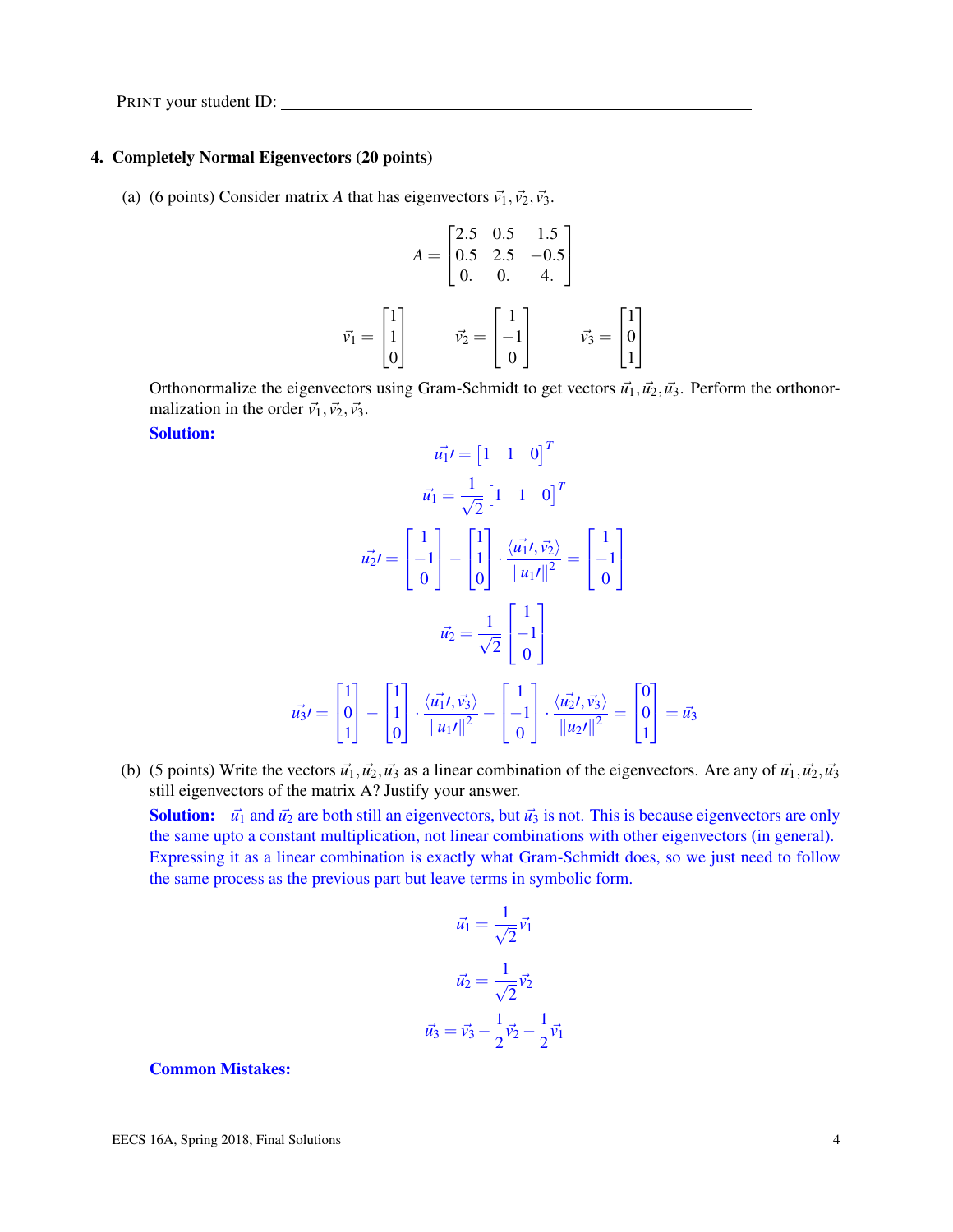- Assuming linear combinations of eigenvectors corresponding to different eigenvalues generate valid eigenvectors.
- Assuming that having a set of eigenvectors that spans R3 guarantees that the *u* vectors will be eigenvectors.
- Correctly stating that  $u_1$  and  $u_2$  are still eigenvectors, but incorrectly stating that they have new, scaled eigenvalues.
- (c) (3 points) Let  $U = \begin{bmatrix} \vec{u_1} & \vec{u_2} & \vec{u_3} \end{bmatrix}$ . Calculate  $U^T \cdot U$ . Solution: *T*

$$
U^T \cdot U = \begin{bmatrix} \vec{u_1}^T \\ \vec{u_2}^T \\ \vec{u_3}^T \end{bmatrix} \cdot \begin{bmatrix} \vec{u_1} & \vec{u_2} & \vec{u_3} \end{bmatrix}
$$

Note that the off-diagonal terms  $\vec{u_i}^T \vec{u_j} = 0, i \neq j$  because we orthogonalized the vectors. Similarly the diagonal terms are just the norm squared of the vectors, which is 1 from the normalization. Thus

$$
U^T \cdot U = \begin{bmatrix} 1 & 0 & 0 \\ 0 & 1 & 0 \\ 0 & 0 & 1 \end{bmatrix}
$$

(d) (6 points) Prove that if an arbitrary matrix *X* has orthogonal eigenvectors then *X* is symmetric i.e.  $X^T = X$ . You may assume that *X* exists in  $\mathbb{R}^{n \times n}$  and has *n* linearly independent eigenvectors.

**Solution:** Since *X* has the maximum number of eigenvectors, we can write it in terms of it's eigendecomposition. For simplicity assume that the eigenvectors chosen are orthonormal. We are allowed to do this because normalizing a vector is simply scaling it by a constant, and eigenvectors do not change on scaling.

$$
X = V\Lambda V^{-1}
$$

Since the eigenvectors chosen in *V* are orthonormal, we know that  $V^{-1} = V^{T}$ . Substituting, we get

$$
X = V\Lambda V^T
$$

$$
X^T = (V\Lambda V^T)^T = (V^T)^T \Lambda^T V^T
$$

Since  $\Lambda$  is a diagonal matrix, we know that  $\Lambda^T = \Lambda$ . Thus we have

$$
X^T = V\Lambda V^T = X
$$

#### Common Mistakes:

• Claiming that *X* is an orthonormal matrix (in other words, saying  $X^T X = I$ ). The *eigenvectors* of *X* are orthonormal, not the columns of *X*.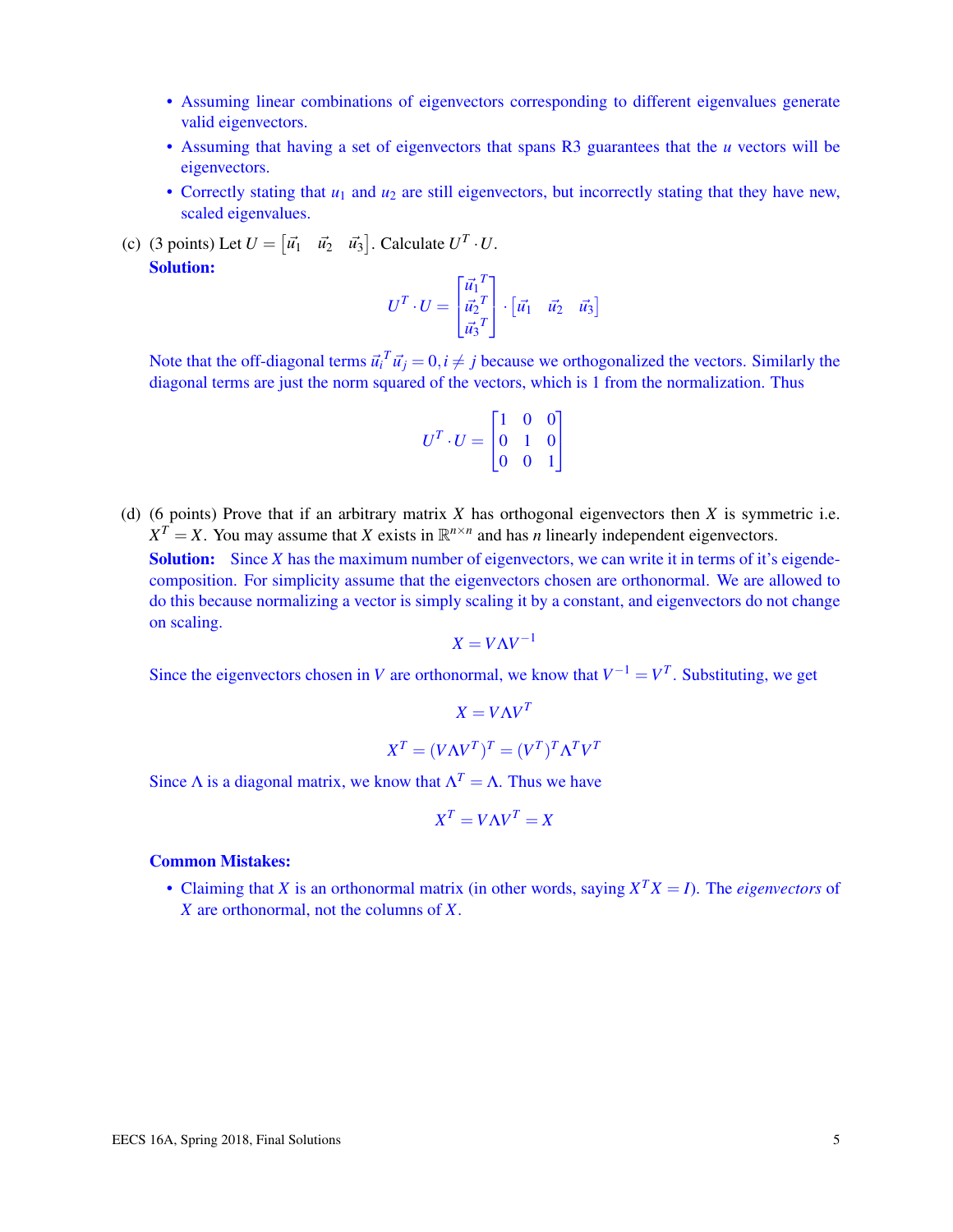# 5. Smart Bandage Saves Lives (40 points)

In the U.S. alone, there are 60,000 patient deaths per year from hospital-acquired pressure ulcers. The figure below illustrates the change in patient skin in various stages of ulcer development. Researchers in Professor Ana Arias' group in Cal's EECS department have decided to do something about it. They have developed a method to print electronics and batteries on flexible materials, and would like to get your help in designing a "smart bandage" that can detect skin deterioration and warn the hospital staff to turn the patient and treat the ulcer wounds.



Various stages of the skin health above can be detected by measuring the skin resistance. The circuit below illustrates the skin resistance between three bandage electrodes.



The resistance between the electrodes can vary between 50 $\Omega$  and 150  $\Omega$ , depending on the stage of skin health.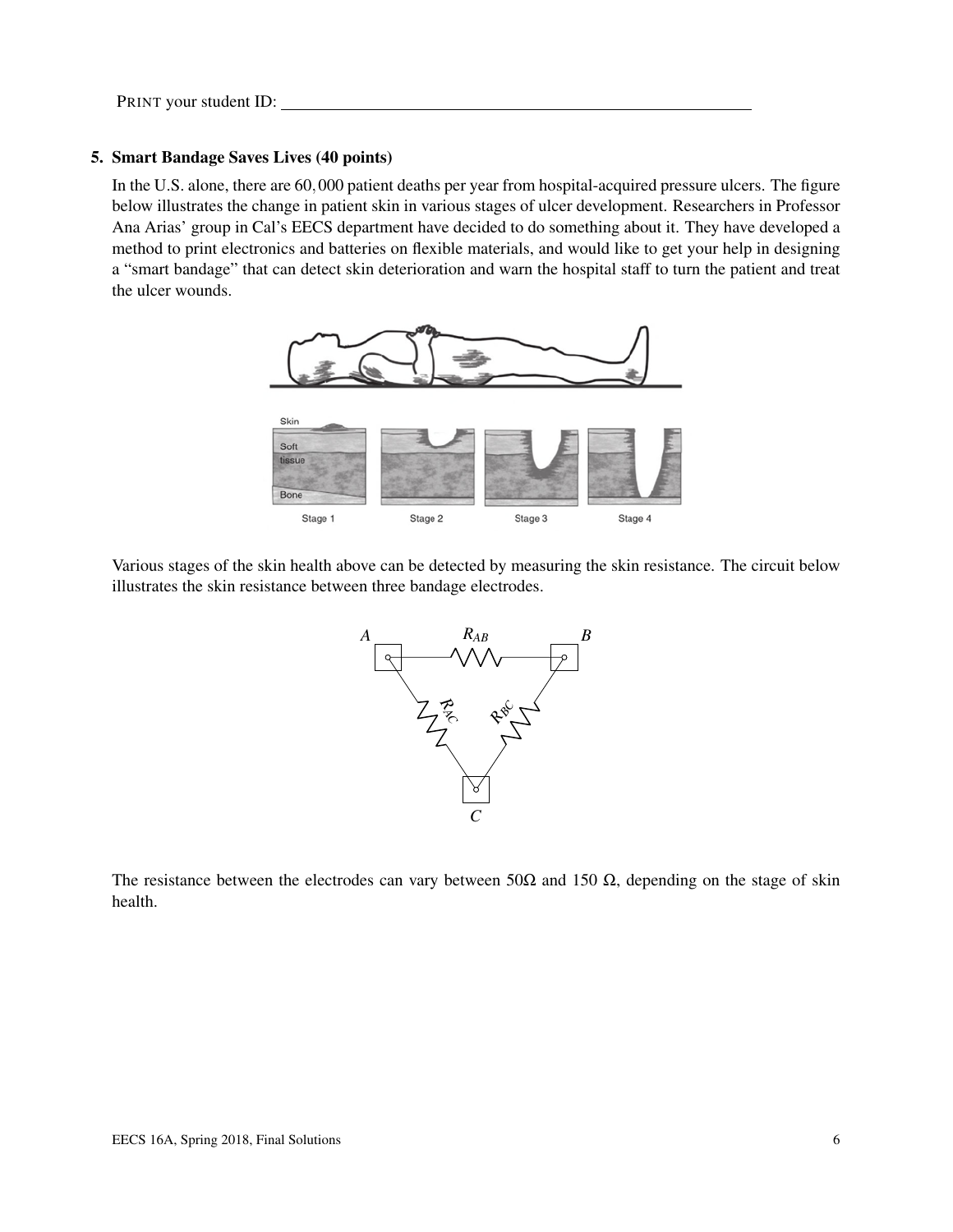(a) (15 points) One of Prof. Arias' students has found the schematic of the following circuit but needs your help to figure out how to use it to turn the skin resistance measurement to voltage. *V<sup>B</sup>* is the voltage of battery printed on the bandage. The battery also powers up the op-amp with  $\pm V_B$ .



i. (3 points) You would like  $V_{out1}$  to be a function of only *R*,  $V_B$ , and  $R_{AB}$  (the resistance between electrodes *A* and *B*).

How should you attach the bandage electrodes (*A*, *B* or *C*) to the labeled nodes (*X*, *Y* and *Z*) to achieve this? Each labeled node should be attached to one electrode.

Solution: To measure *RAB*, it needs to be between nodes *X* and *Y*. There are two possible solutions:



ii. (6 points) Find an expression for *Vout*<sup>1</sup> as a function of circuit components above. Solution:



Node *X* is connected to the negative input to the op amp and node *Z* is connected to the positive input. Since the op amp is in negative feedback, the voltages at nodes *X* and *Z* are the same. Therefore, there is no current through *RAC* in the above schematic.

This means that all of the current in *R* must also flow through *RAB*.

$$
I_R = \frac{V_B}{R} = I_{R_{AB}}
$$
  

$$
V_{out1} = -R_{AB} \cdot I_{R_{AB}} = -R_{AB}I_R
$$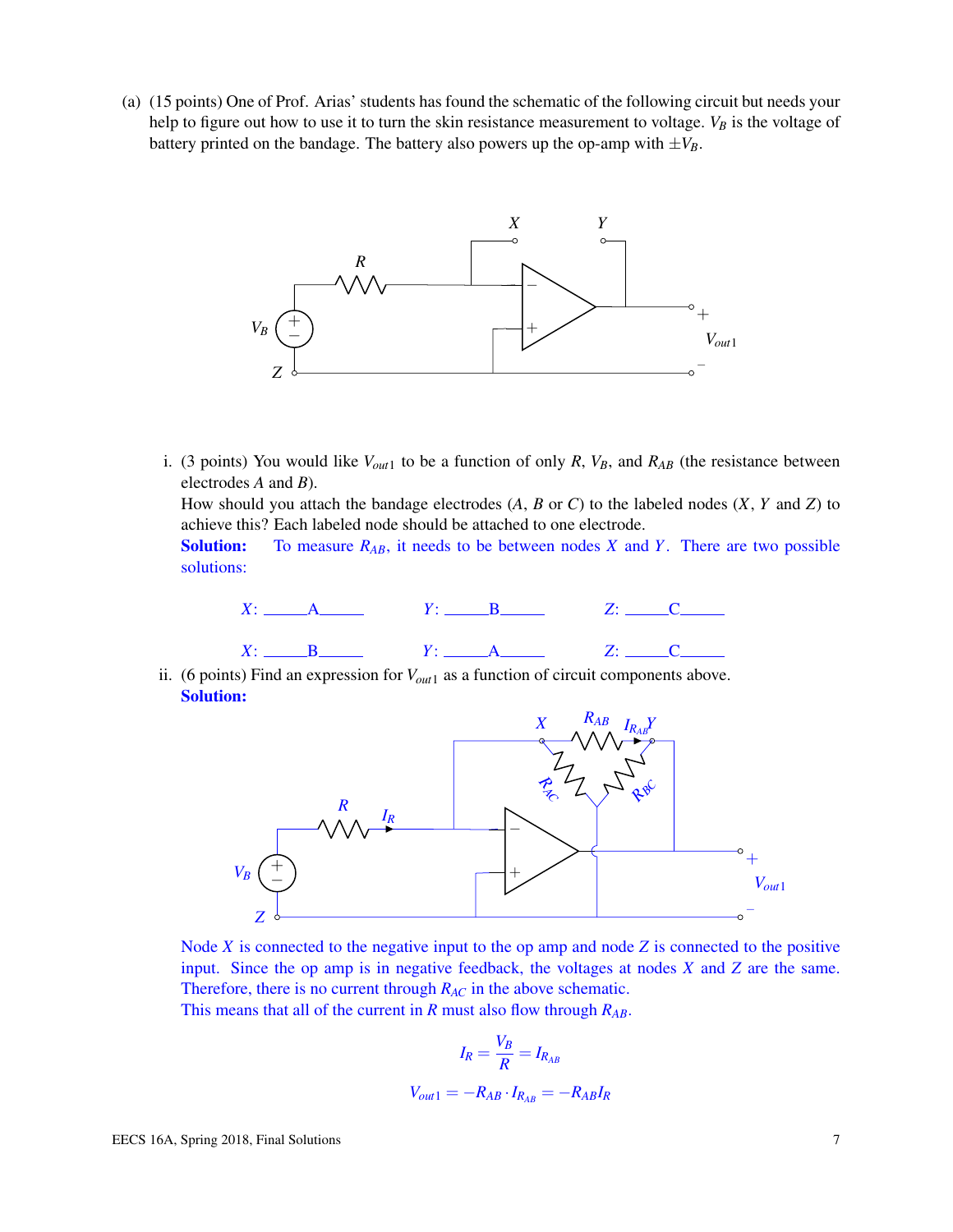$$
V_{out1} = -\frac{R_{AB}}{R}V_B
$$

iii. (6 points) Pick the value of *R* and calculate the maximum current through the skin, such that current through the skin between any two electrodes is less than 100  $\mu$ A, and  $V_{out1}$  fills the range from -1.5 mV to -0.5 mV, depending on the value of skin resistance between the electrodes, as mentioned above. Assume that  $V_B = 5$  V.

Solution: *R<sub>AB</sub>* is in the range of 50Ω to 150Ω and we and we want  $V_{out1}$  to be in the range of −1.5*mV* to −0.5*mV*.

$$
V_{out1} = -0.5mV \text{ to } -1.5mV
$$

$$
V_{out1} = -\frac{R_{AB}}{R}V_B \text{ to } -\frac{R_{AB}}{R}V_B
$$

$$
V_{out1} = -\frac{50\Omega}{R}5V \text{ to } -\frac{150\Omega}{R}5V
$$

$$
R = 500k\Omega
$$

Now we calculate the max current through each of the skin resistors. As described above, there is no current in *RAB*.

$$
I_{R_{AB},max} = \frac{V_{out1}}{R_{AB}} = \frac{V_B}{R} = \frac{5V}{500k\Omega} = 10\mu A
$$

$$
I_{R_{BC},max} = \frac{V_{out1}}{R_{BC}} = \frac{R_{AB}}{R \cdot R_{BC}} V_B
$$

 $I_{RBC}$  will be largest when  $R_{AB}$  is largest and  $R_{BC}$  is smallest.

$$
I_{R_{BC},max} = \frac{150\Omega}{50\Omega \cdot 500k\Omega} 5V = 30 \mu A
$$

In summary:

 $R =$  500*k*Ω *I*<sub>skin, max = 30µ*A* <u>I</u><sub>skin</sub>, max = 30µ*A* <u>I</u></sub>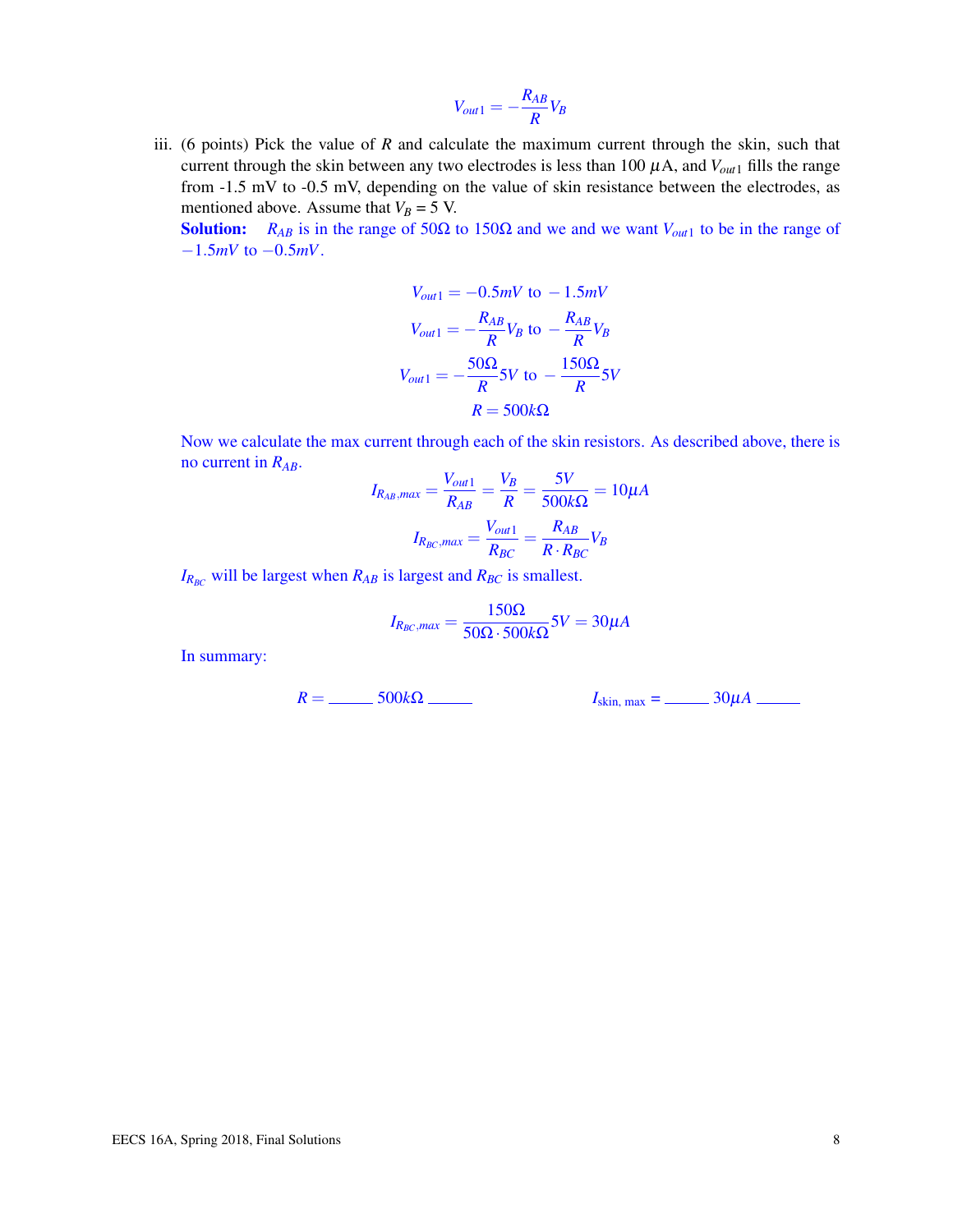(b) (10 points) Since *Vout*<sup>1</sup> is a small voltage in the range of -1.5mV to -0.5mV, we need to design an amplifying stage that will amplify  $V_{out1}$  into  $V_{out2}$  in the range of 500mV to 1.5V. For this you can use

• one op amp

• two resistors

You do not need to specify power supplies on the op amp.

i. (5 points) Draw your circuit below, clearly labeling the circuit components and circuit nodes. Derive an expression for *Vout*<sup>2</sup> as a function of *Vout*<sup>1</sup> and circuit component values.

Solution: We want the output to be amplified and negated, so we design an inverting amplifier.



The signal needs to be amplified by 1000, so  $R_2$  must be 1000 times  $R_1$ .

ii. (5 points) To prevent skin damage, you need to pick the resistor values such that the two resistors each dissipate less than  $1\mu$ W of power. Modify your resistor values if necessary to ensure that the patient is not burned. Show your calculations.

Solution: Let's first consider the power dissipated in *R*1:

$$
P = \frac{(V_{out1,max})^2}{R_1} < 1\mu W
$$
\n
$$
P_{max} = \frac{(1.5mV)^2}{R_1} < 1\mu W
$$
\n
$$
\frac{(1.5mV)^2}{1\mu W} < R_1
$$
\n
$$
R_1 > 2.25\Omega
$$

Now let's look at the power dissipated in *R*2:

$$
P = \frac{(V_{out2,max})^2}{R_2} < 1\mu W
$$
\n
$$
P_{max} = \frac{(1.5V)^2}{R_2} < 1\mu W
$$
\n
$$
\frac{(1.5V)^2}{1\mu W} < R_2
$$
\n
$$
R_2 > 2.25M\Omega
$$

The constraint on  $R_2$  is more restrictive. The smallest pair of resistor values that meets the specifications is  $R_1 = 2.25k\Omega$  and  $R_2 = 2.25M\Omega$ .

Larger pairs (where  $R_2$  is 1000 times  $R_1$ ) are also valid.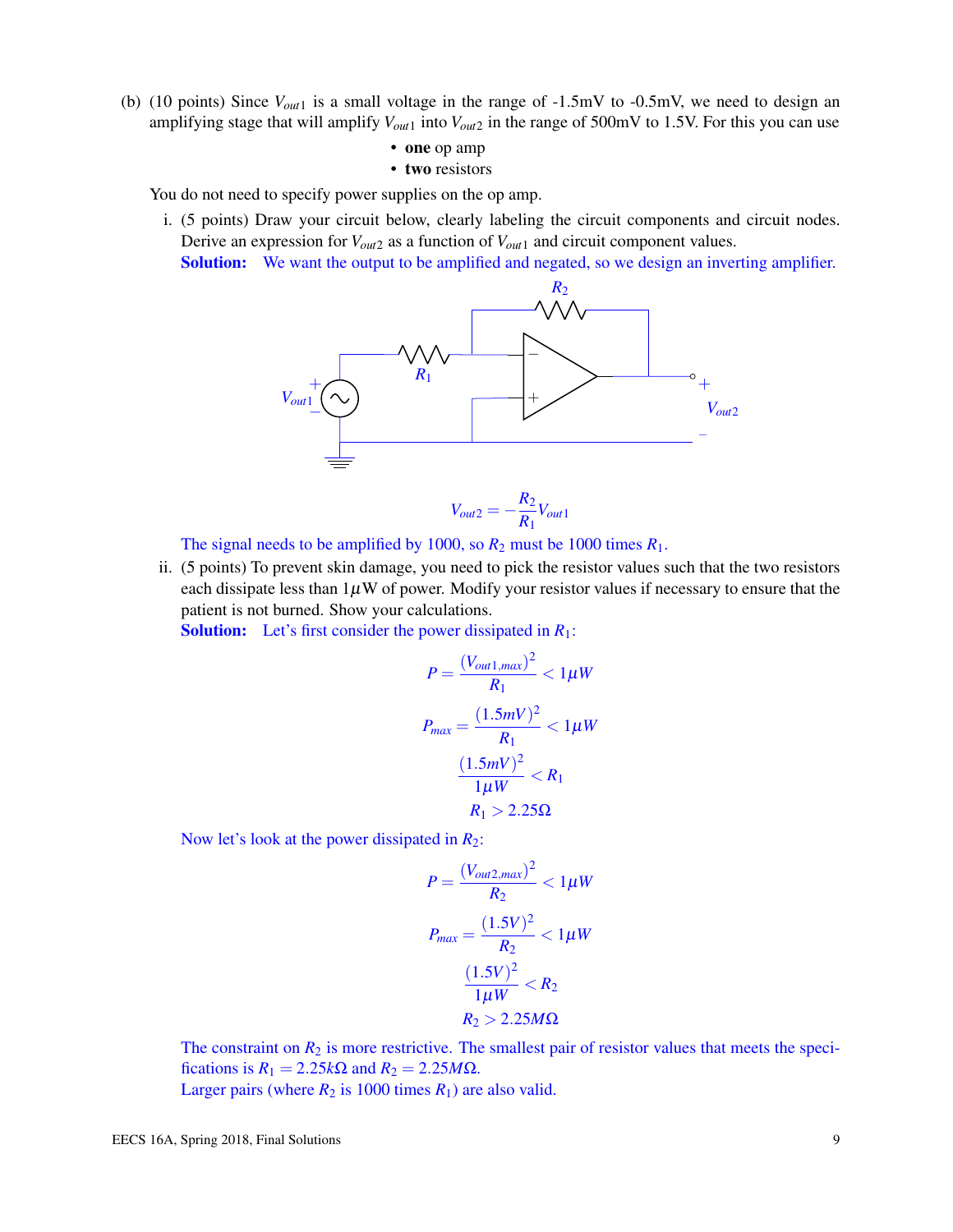(c) (15 points) Finally, we'd like to make the bandage "smart". Students in Prof. Arias' group have figured out how to print red light emitting diodes (LEDs) on the bandage, too, and would like to turn it on when the monitored skin resistance is larger than that of reference "healthy" skin. In the figure below, *V<sup>w</sup>* represents the output signal from the wound sensor that we designed in Part B, and *V<sup>h</sup>* represents the output signal from the reference sensor placed over the healthy skin.

Design a circuit that provides positive voltage  $V_{LED}$  to the LED diode whenever  $V_w > V_h$ . We'd like to make the LED shine brighter (larger *VLED*) when the difference between the two voltages is larger. The LED does not shine when  $V_{LED} < 0$ .

For this part, you can use

• one op amp

- four identical resistors
- i. (7 points) Draw your circuit in the box in the schematic provided below. You do not need to specify power supplies on the op amp. Solution:



ii. (8 points) Find the expression for  $V_{LED}$  as a function of  $V_w$  and  $V_h$ .

**Solution:** We can find  $V_{LED}$  using superposition. When only  $V_h$  is on, this is a inverting amplifier:

$$
V_{LED,h} = -\frac{R}{R}V_h = -V_h
$$

When only  $V_w$  is on, we use the voltage divider equation to calculate  $V_+$ .

$$
V_{+} = \frac{R}{R+R} V_{w}
$$

The rest of the circuit is a non-inverting op amp.

$$
V_{LED,w} = (1 + \frac{R}{R})V_+
$$

$$
V_{LED,w} = (1 + \frac{R}{R})\frac{R}{R+R}V_w = V_w
$$

Finally we add *VLED*,*<sup>h</sup>* and *VLED*,*w*:

$$
V_{LED} = V_w - V_h
$$

EECS 16A, Spring 2018, Final Solutions 10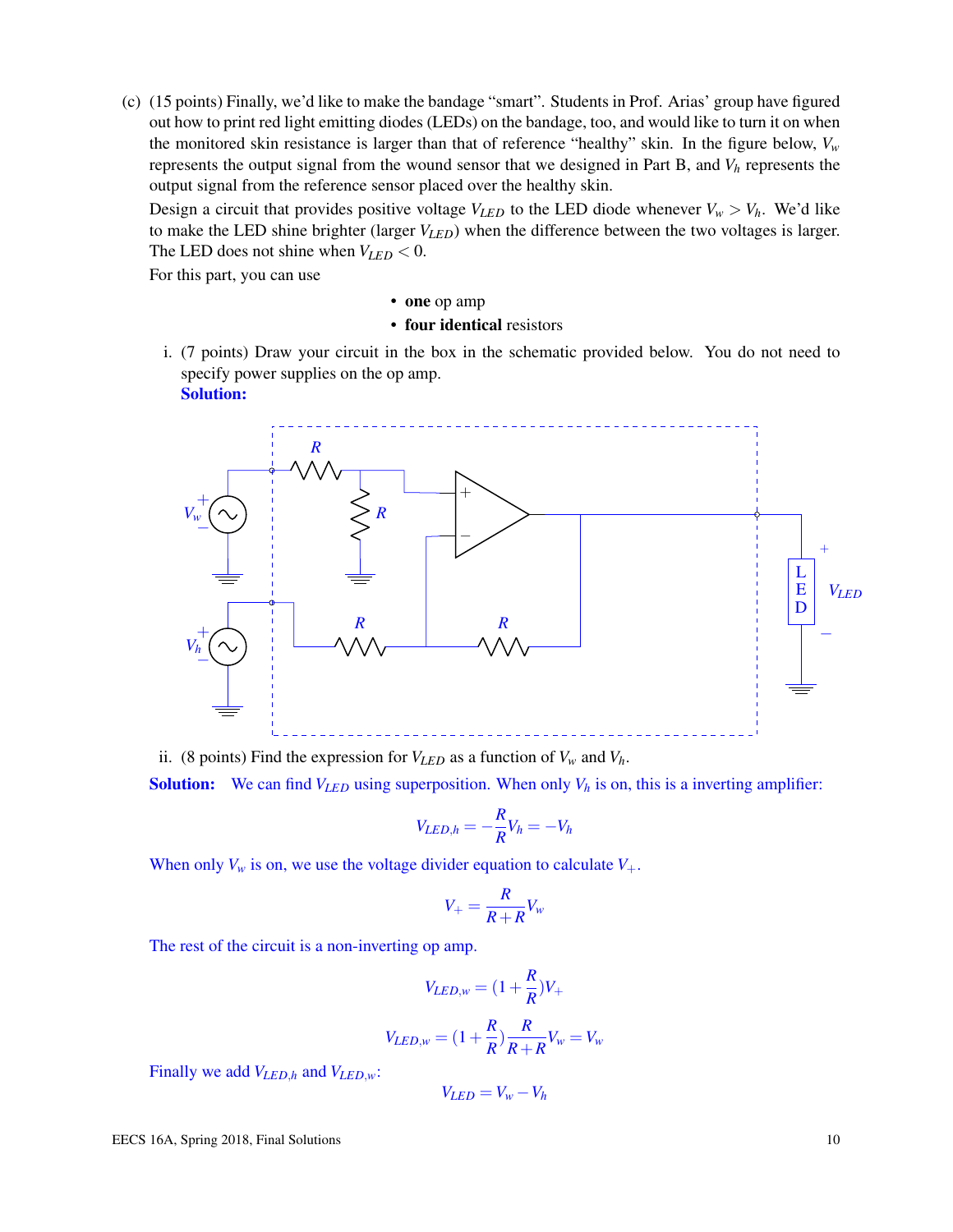# Common Mistakes:

- Changing the rails of the opamps to use  $V_h$  or  $V_w$  was not acceptable, the problem explicitly mentions not drawing the rails.
- If you want partial credit for calculation you HAVE to show work. An incorrect answer with no explanation can get no additional partial credit, if any has been given. Please do not submit regrade requests for this.
- Comparator: Just saying the voltage is positive or negative gets no points, you need to indicate either that the op-amp will rail, or write an expression for the output voltage of an op-amp to get partial credit.
- Incorrect polarity: This could mean either incorrect based on diagram (wrote  $V_w V_h$  when your diagram creates  $V_h - V_w$  or correct diagram but wrote  $V_h - V_w$ .
- Inverting  $V_h$  and then adding it to  $V_w$  using a voltage summer (without an op-amp) doesn't work because the LED current affects this voltage.
- A lot of errors were off by a factor of 2 or 1/2, please check your work before submitting a regrade request.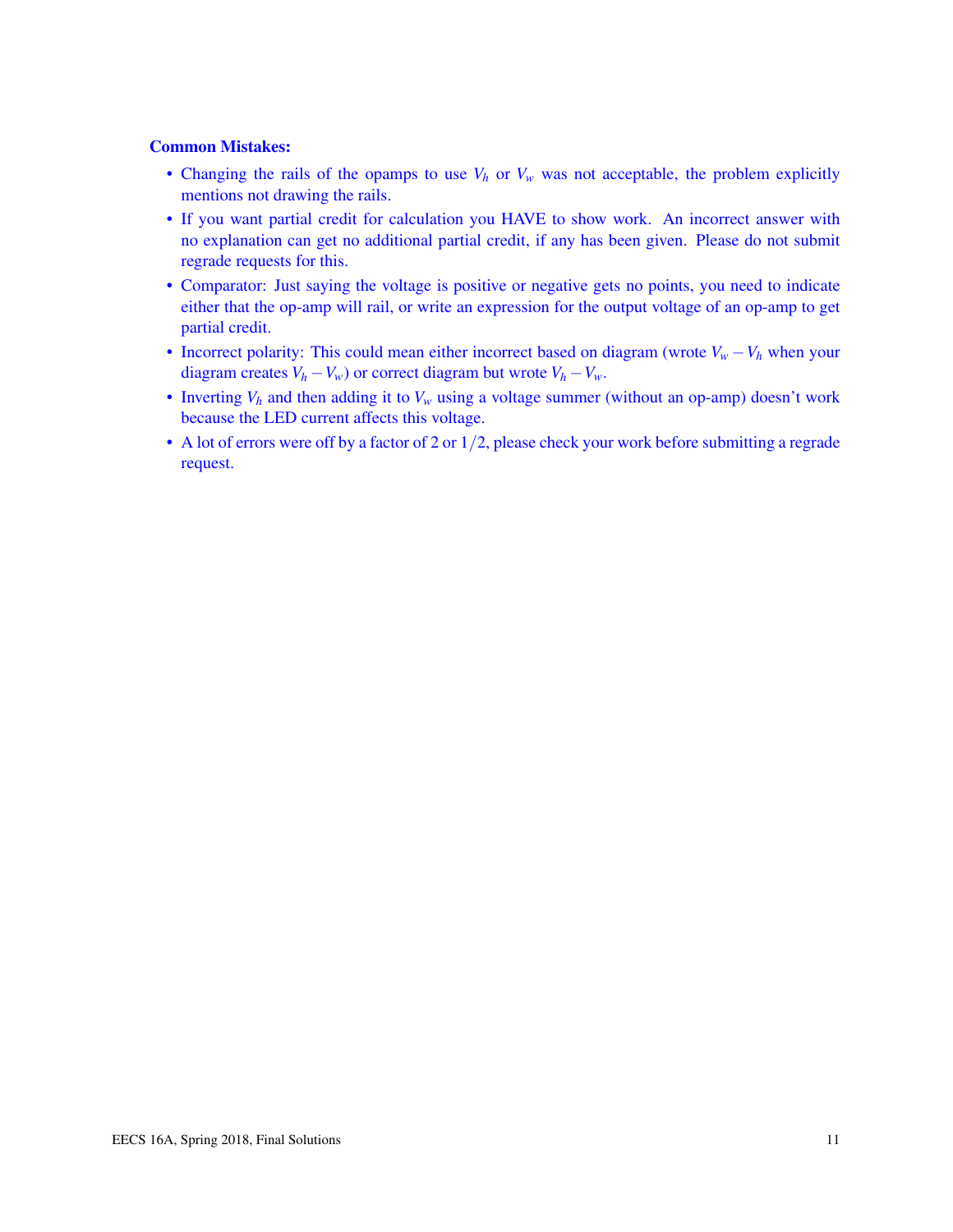PRINT your student ID:

#### 6. Track Timer (40 points)

Jewanna Befast is an up and coming track star that has asked you to design a smart stopwatch to tell her exactly how fast she runs around the track. As an enthusiastic 16A student, you immediately agree.

Your idea is to have Jewanna start the stopwatch by stepping on a pressure sensor, time her as she runs along the track, and stop the timer when she steps on the pressure sensor again.

- (a) (10 points) In order to start and stop your timer, you decide to use a resistive pressure sensor and edge-triggered switch. An edge-triggered switch has the following properties:
	- If the switch is initially open, it will close when it sees a voltage change from 0.5 V to 2 V.
	- If the switch is initially closed, it will open when it sees a voltage change from 0.5 V to 2 V.

You want to design a circuit to control the switch. When Jewanna steps off the sensor, you want to output a change in voltage from  $0.5 V$  to  $2 V$  to open/close the switch, which will correspondingly start/stop the stopwatch.

Suppose you have read the specs of your pressure sensor and calculated that any time Jewanna steps on the sensor, the resistance is 1 k $\Omega$ , and any time she is not on it, the resistance is 10 k $\Omega$ . We model the pressure sensor as a variable resistor with resistance  $R_p$ , shown below.

Design a circuit that:

- outputs 0.5 V when Jewanna is on the pressure sensor
- outputs 2 V when Jewanna is not on the sensor

You are only allowed to use resistors and voltage sources. Clearly label where your output voltage, *Vout*, is, and label the values of all resistors and voltage sources.

**Solution:** Use a voltage divider to solve this circuit. Specifically:



We then formulate two equations, corresponding to when Jewanna is stepping and not stepping on the sensor:

$$
V_{0.5} = \frac{R_{p1}}{(R_{p1} + R)} V_s
$$

$$
V_2 = \frac{R_{p2}}{(R_{p2} + R)} V_s
$$

Which then becomes:

$$
0.5 = \frac{1}{(1+R)}V_s
$$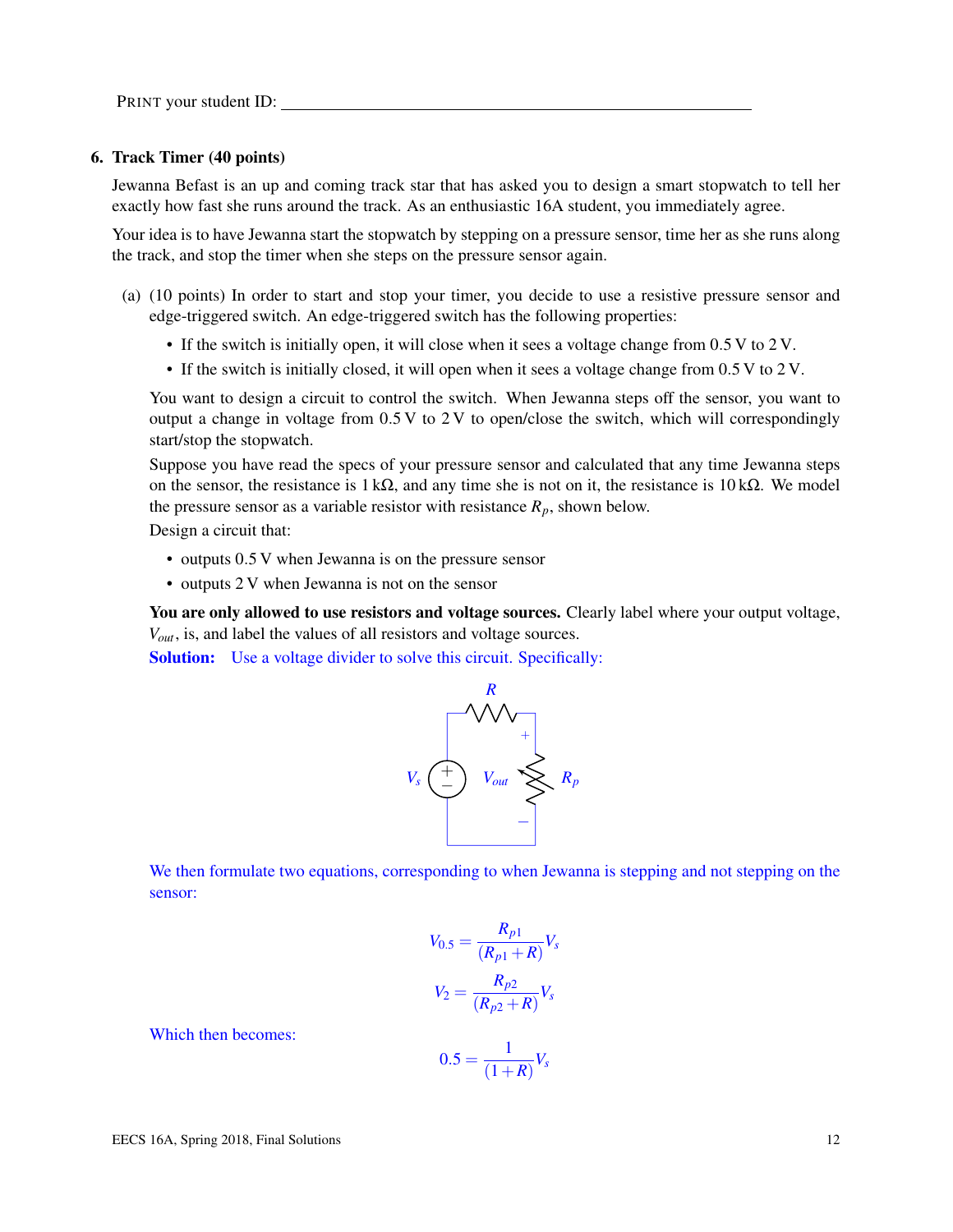$$
2=\frac{10}{(10+R)}V_s
$$

Solving leads to  $R = 5 \text{k}\Omega$  and  $V_s = 3 \text{V}$ 

(b) (10 points) You would like to measure how much time it takes for Jewanna to run the track. You start with the RC circuit below where  $s_1$  is the edge-triggered switch from part A. Assume the switch is closed until time  $t = 0$ , after which it opens because Jewanna starts running.

Find an expression of  $v_1$  with respect to  $V_{in}$ ,  $R$ ,  $C$  and time  $t$ . Assume that the capacitor is discharged at time  $t = 0$  and that  $V_{in}$  is a constant voltage. You must show all work to receive credit.



Solution:



First find the currents through the resistor and capacitor, which are the same:

$$
i_R = i_C = \frac{V_{in} - 0}{R} = \frac{V_{in}}{R}
$$

Derive the expression for voltage across the capacitor:

$$
i_c = C \frac{d v_C}{dt}
$$

EECS 16A, Spring 2018, Final Solutions 13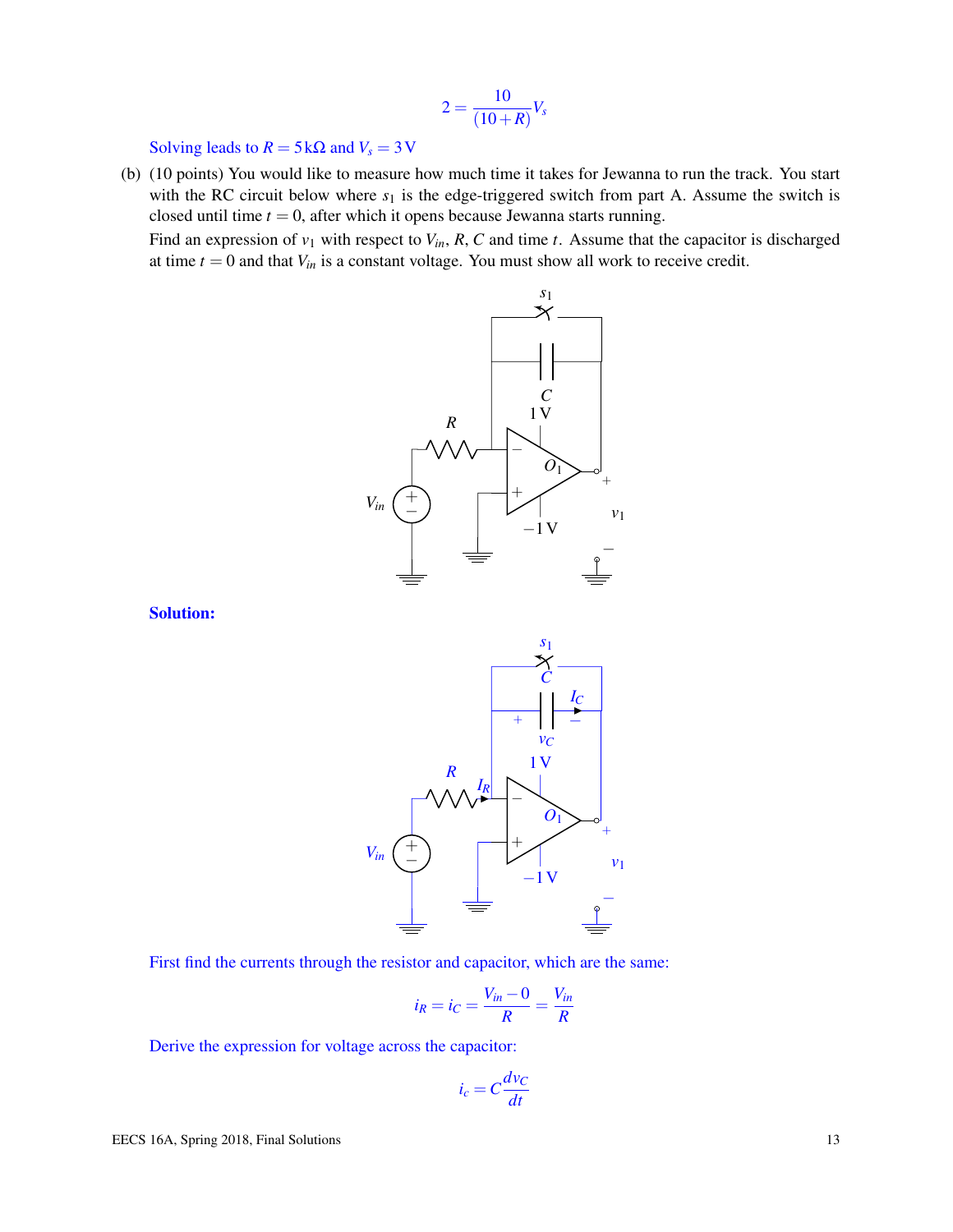Integrating, and taking into account the capacitor being initially discharged leads to:

$$
v_C(t) = v_c(0) + \frac{V_{in}}{RC}t = \frac{V_{in}}{RC}t
$$

We know that the the voltage across  $C$  is the same as the negative of the voltage across the node  $v_1$ . The voltage at the output node  $v_1$  is then

$$
v_1 = -v_C = -\frac{V_{in}}{RC}t
$$

(c) (8 points) Now consider the following circuit. The voltage source *Vsq* outputs a square wave, which is plotted below. On the same plot, draw the output voltage  $v_2$  as a function of time. Assume that  $C_1 = 1 \mu F$  and is initially discharged, and all resistors have resistance of 1*k*Ω. Show your work in the box below.



First we notice that the output  $v_2$  is connected to  $v_1$  by an inverting amplifier, so  $v_2 = -v_1$ . From Part B, we know that the output will increase linearly over time when a constant voltage is applied:

$$
v_2 = \frac{V_{in}}{RC}t
$$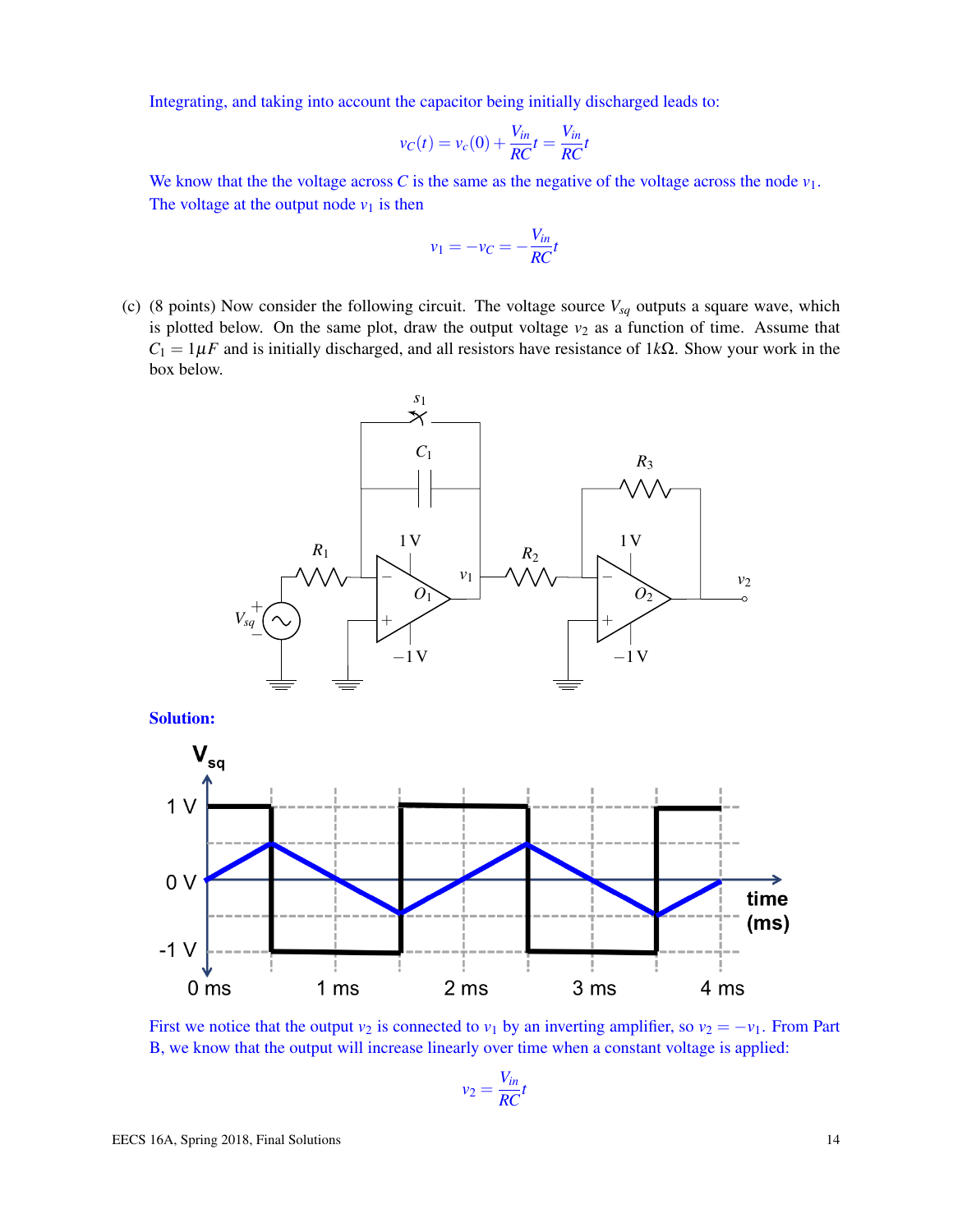#### $RC = 1k\Omega \cdot 1\mu F = 1ms$

If 1V is applied for 0.5 $ms$ , as is the case with the first part of the square wave, then  $v_2$  will linearly rise to 0.5*V* by the end of 0.5*ms*.

When the square wave switches from 1*V* to  $-1V$ , the voltage starts to linearly decrease at the same rate. Note that the capacitor stays charged when this happens, so there are no discontinuities in  $v_2$ .

- (d) (10 points) Design a circuit that will convert  $v_2$  into the square wave,  $V_{sq}$  shown in the previous part. You can use the following components only:
	- one op amp (assume  $\pm 1V$  power supplies)
	- two identical resistors

Draw your circuit in the dotted box and show any work below.





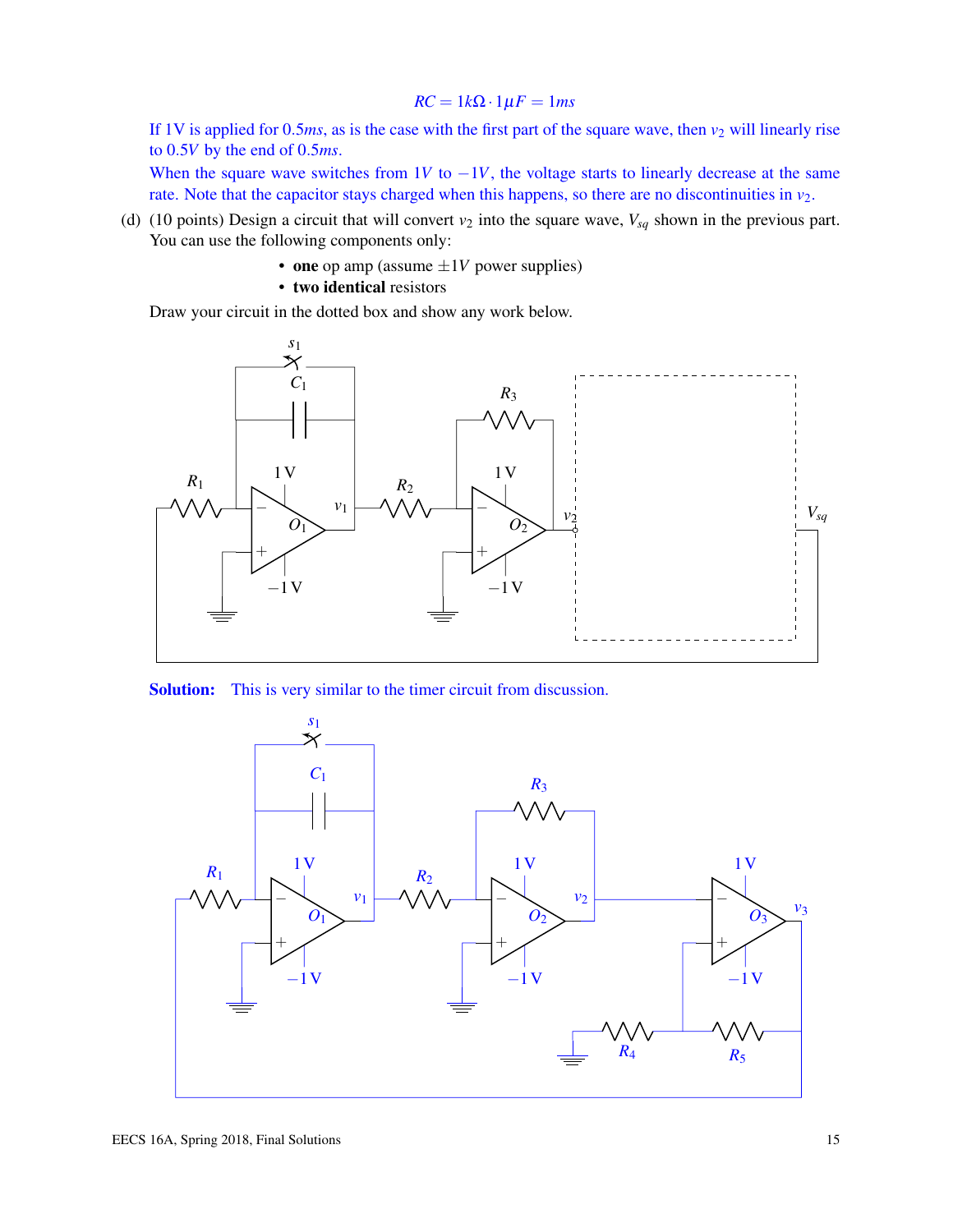We would like to convert a changing signal  $(v_2)$  into a constant signal (the square wave), so we use a comparator. When our input square wave is high, we want the output to be high, and we want it to switch from high to low when  $v_2$  crosses 0.5*V*.

When our input square wave is low, we want our output to be low, and we want it to switch from low to high when  $v_2$  crosses  $-0.5V$ .

We can do this by connecting the reference voltage of our op amp to the output *Vsq*. We set the reference voltage to be half of *Vsq* by designing a voltage divider that halves the voltage using our identical resistors. This means that the absolute value of the threshold for flipping the comparator is at 0.5 V.

For more details on how this timer circuit works, see Discussion 10B.

(e) (2 points) Suppose you have a device that counts the number of pulses of your square wave (ie. you get one count per period of the square wave). How would you use this information to get the total time it takes for Jewanna to run around the track?

Solution: Multiply the number of pulses with the period of the square wave  $(2 \text{ ms})$ .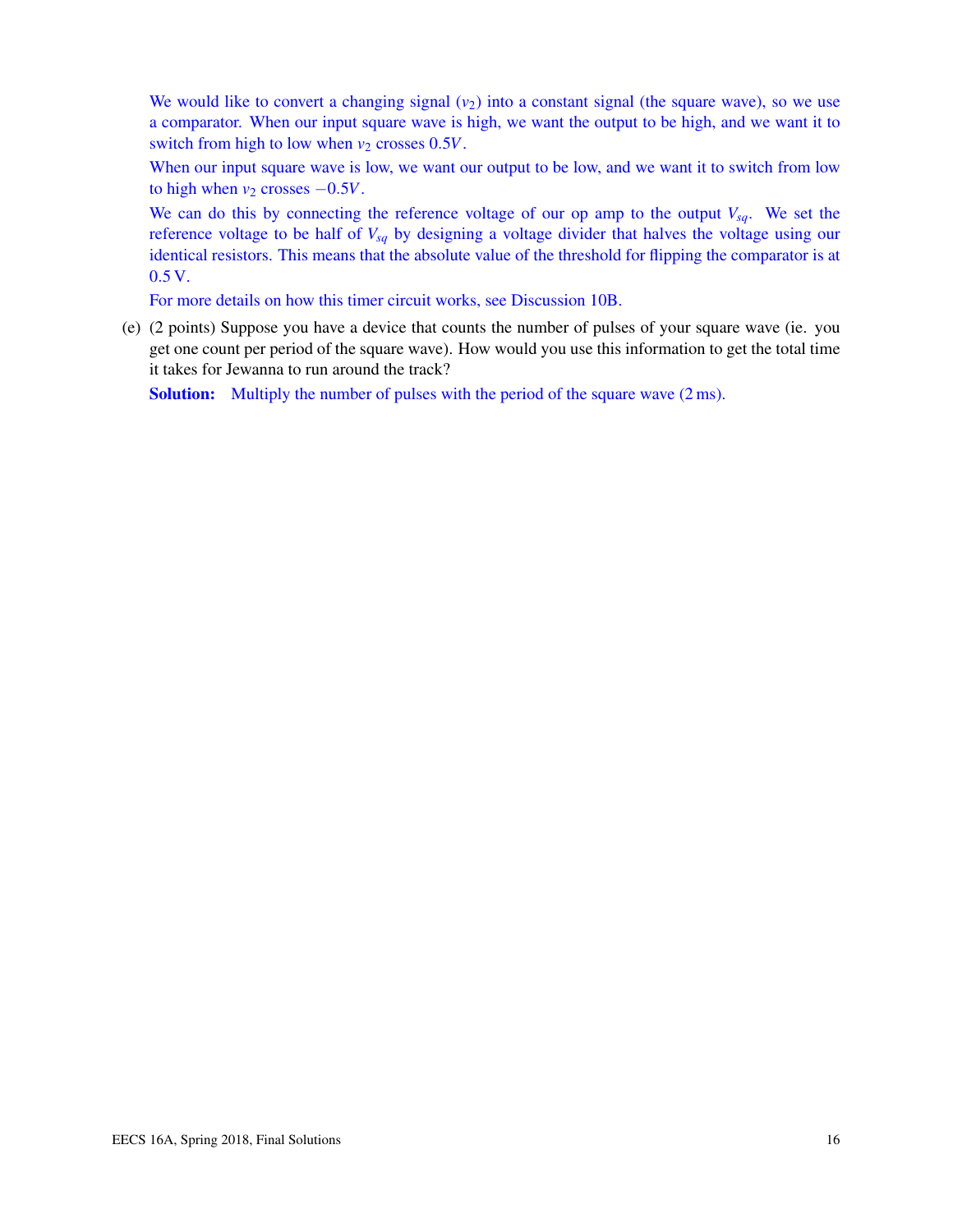PRINT your student ID:

### 7. Cactus Care (30 points)

On Midterm 2 you designed a light sensor to check that there is sufficient light in your room for your cactus to be happy and healthy. But you want to monitor the light levels over the course of the day, when you aren't around. You design a transmitter that sends the following periodic code of length  $N = 5$ :

$$
\vec{c} = \begin{bmatrix} 1 & -3 & 2 & 1 & 2 \end{bmatrix}^T
$$

You encode information about the light by multiplying the code with the light intensity (*y*). With your cell phone, you receive a shifted version of the code (since it had to travel an unknown distance), multiplied by the light intensity.

(a) (4 points) Write a matrix *A* such that

 $A\vec{v} = \vec{r}$ 

where  $\vec{r}$  is the received signal (length 5) and  $\vec{y}$  is a vector of all zeros except one entry which contains the light intensity *y*. (*Hint: The position of y in the vector*  $\vec{y}$  will depend on the unknown shift in the *signal.*)

**Solution:** *A* is a circulant matrix containing all of the possible shifts of  $\vec{c}$  in it's columns:

| $A = \begin{bmatrix} 1 & 2 & 1 & 2 & -3 \\ -3 & 1 & 2 & 1 & 2 \\ 2 & -3 & 1 & 2 & 1 \\ 1 & 2 & -3 & 1 & 2 \\ 2 & 1 & 2 & -3 & 1 \end{bmatrix}$ |  |  |  |
|------------------------------------------------------------------------------------------------------------------------------------------------|--|--|--|

You could also write this with the shift notation we used in class, where  $\vec{c}^{(k)}$  is  $\vec{c}$  circularly shifted by *k*.

 $A = \begin{bmatrix} \vec{c}^{(0)} & \vec{c}^{(1)} & \vec{c}^{(2)} & \vec{c}^{(3)} & \vec{c}^{(4)} \end{bmatrix}$ 

(b) (6 points) This semester your learned several techniques for solving linear systems of equations. For each of the following techniques, could you use it to solve the matrix equation from Part A? Justify your answer in 1-2 sentences. Assume there is no noise.

**Gaussian Elimination**  $\bigcirc$  yes  $\bigcirc$  no Solution: Yes.

*A* is a square matrix with linearly independent rows, so we can use Gaussian elimination to solve for  $\vec{y}$ .

**Least Squares**  $\bigcirc$  yes  $\bigcirc$  no Solution: Yes.

Least squares can be used to solve when there are at least as many rows as columns. In this case, where *A* is square and invertible, the least squares solution is the same as the one you would get with Gaussian elimination.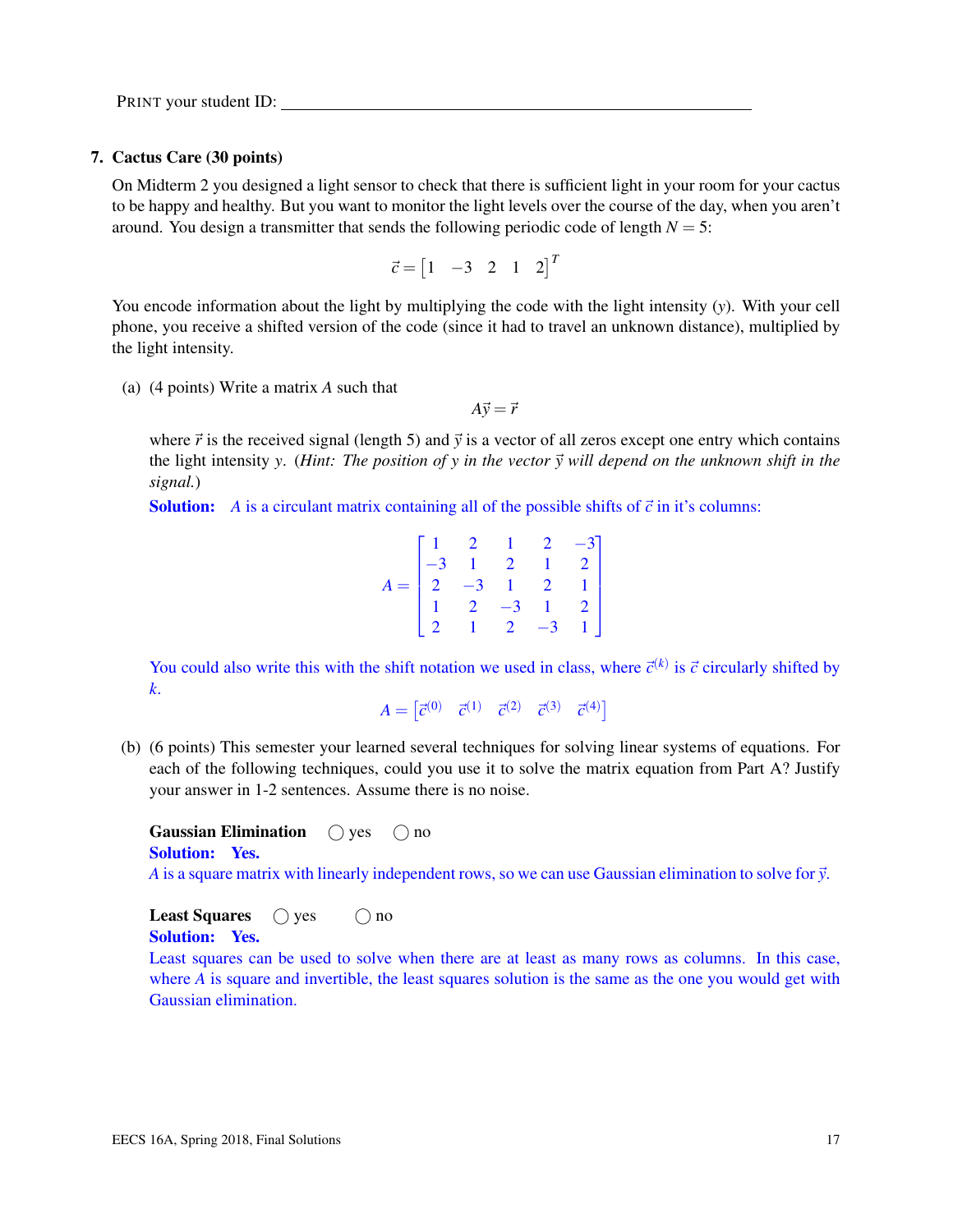#### **Orthogonal Matching Pursuit**  $\bigcap$  yes  $\bigcap$  no Solution: Yes.

Orthogonal Matching Pursuit can be used for solving for vectors that are mostly zero (sparse vectors). Since  $\vec{y}$  contains all zeros except one element, it is sparse and we can use OMP.

Alternative justification: OMP can be used to extract the messages from a small number of beacons sending periodic signals, which is what is happening in this problem.

You're not sure that your room is really the right place for your cactus, so you set up another light detector in the lab to see if it's better. Each of the two light detectors has a transmitter with a different periodic code *c*1, *c*2.

$$
\vec{c}_1 = \begin{bmatrix} 1 & -3 & 2 & 1 & 2 \end{bmatrix}^T
$$

$$
\vec{c}_2 = \begin{bmatrix} 3 & 1 & 2 & -2 & -1 \end{bmatrix}^T
$$

As before, the codes are multiplied by the light intensities at each location, *y*<sup>1</sup> and *y*2, and your cell phone receives the sum of shifted codes, each weighted by the light at that location.

(c) (5 points) Write a new matrix *A* such that

 $A\vec{v} = \vec{r}$ 

where  $\vec{r}$  is the received signal (length 5) and  $\vec{y}$  is a vector of all zeros except two entries which contain *y*<sup>1</sup> and *y*2.

*Hint: The positions of*  $y_1$  *and*  $y_2$  *in the vector*  $\vec{y}$  *will depend on the unknown shifts in c<sub>1</sub> <i>and c*<sub>2</sub>, *respectively.*

Solution: *A* contains all of the possible shifts of each code in it's columns.

| $A = \begin{bmatrix} 1 & 2 & 1 & 2 & -3 & 3 & -1 & -2 & 2 & 1 \\ -3 & 1 & 2 & 1 & 2 & 1 & 3 & -1 & -2 & 2 \\ 2 & -3 & 1 & 2 & 1 & 2 & 1 & 3 & -1 & -2 \\ 2 & 2 & 1 & 2 & 1 & 2 & 1 & 3 & -1 & -2 \end{bmatrix}$ |  |  |                                                                                                                      |  |  |  |  |
|-----------------------------------------------------------------------------------------------------------------------------------------------------------------------------------------------------------------|--|--|----------------------------------------------------------------------------------------------------------------------|--|--|--|--|
|                                                                                                                                                                                                                 |  |  |                                                                                                                      |  |  |  |  |
|                                                                                                                                                                                                                 |  |  |                                                                                                                      |  |  |  |  |
|                                                                                                                                                                                                                 |  |  | $\begin{bmatrix} 1 & 2 & -3 & 1 & 2 & -2 & 2 & 1 & 3 & -1 \\ 2 & 1 & 2 & -3 & 1 & -1 & -2 & 2 & 1 & 3 \end{bmatrix}$ |  |  |  |  |

You could also write this with the shift notation we used in class, where  $\vec{c}^{(k)}$  is  $\vec{c}$  circularly shifted by *k*.

 $A = \left[\vec{c}^{(0)}_1\right]$  $\vec{c}_1^{(0)}$   $\vec{c}_1^{(1)}$  $\vec{c}_1^{(1)}$   $\vec{c}_1^{(2)}$  $\vec{c}_1^{(2)}$   $\vec{c}_1^{(3)}$  $\vec{c}_1^{(3)}$   $\vec{c}_1^{(4)}$  $\vec{c}_1^{(4)}$   $\vec{c}_2^{(0)}$  $\vec{c}_2^{(0)}$   $\vec{c}_2^{(1)}$  $\vec{c}_2^{(1)}$   $\vec{c}_2^{(2)}$  $\vec{c}_2^{(2)}$   $\vec{c}_2^{(3)}$  $\vec{c}_2^{(3)}$   $\vec{c}_2^{(4)}$ 2 i

(d) (6 points) For each of the following techniques, could you use it to solve the matrix equation from Part D, with two different light sensors? Justify your answer in 1-2 sentences. Assume there is no noise.

**Gaussian Elimination**  $\bigcap$  yes  $\bigcap$  no

```
Solution: No.
```
There are more columns than rows in *A* so if we attempt Gaussian Elimination, there will not be a pivot in every column. This means there are infinitely many possible solutions.

**Least Squares**  $\bigcirc$  yes  $\bigcirc$  no

Solution: No.

Least squares can only be used to solve a system of equations when there are at least as many rows as columns. In this case there are fewer rows than columns, so we cannot use least squares.

To see this, let's look at the least squares equation:

$$
\hat{\vec{y}} = (A^T A)^{-1} A^T \vec{r}
$$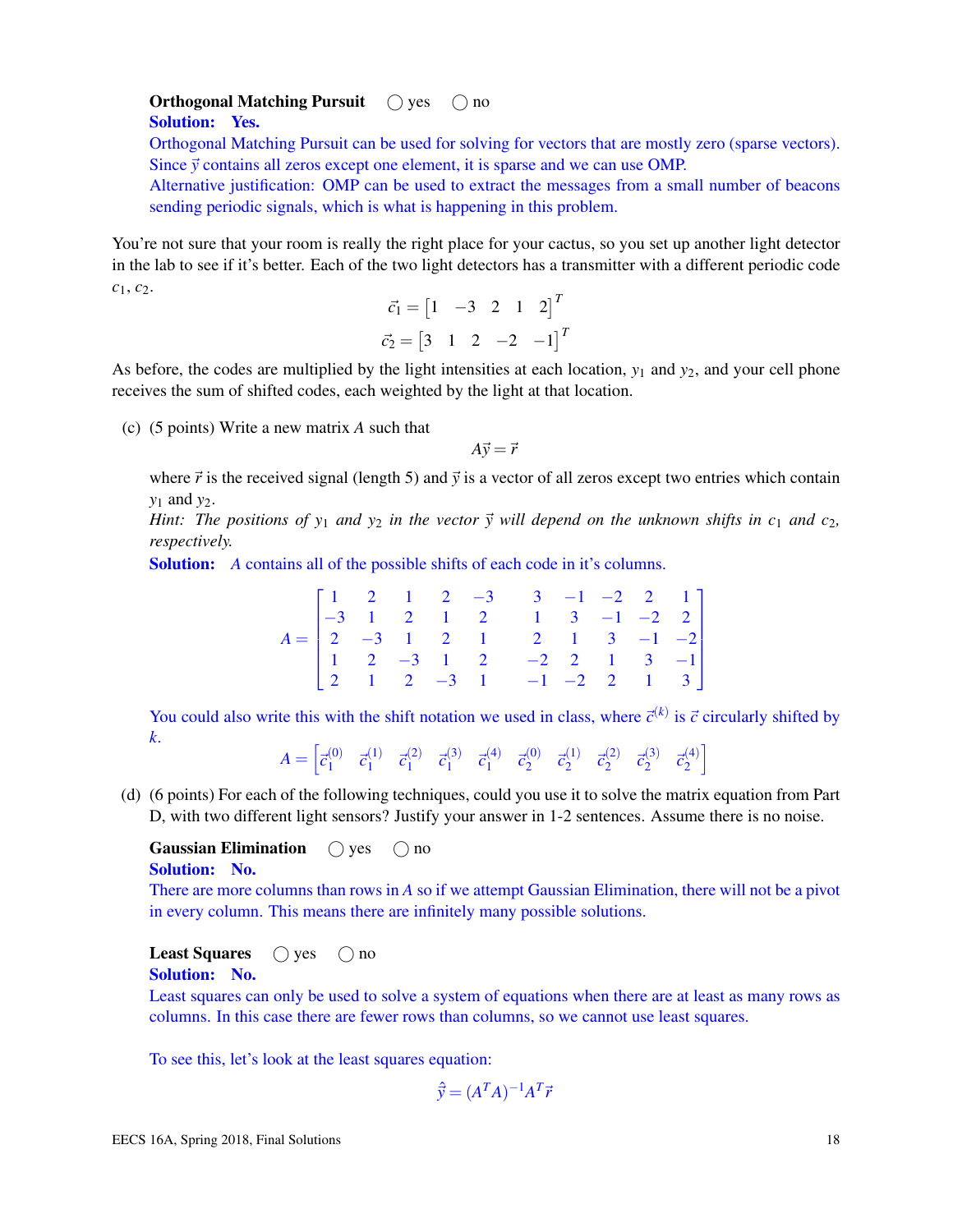If *A* has more columns than rows,  $A<sup>T</sup>A$  cannot be full rank, so it is not invertible.

#### Common Mistakes:

• Many students said that least squares only works for OVER-determined systems, however that's not true because it works for perfectly determined systems as well.

# **Orthogonal Matching Pursuit**  $\bigcirc$  yes  $\bigcirc$  no

# Solution: Yes.

Orthogonal Matching Pursuit can be used for solving for vectors that are mostly zeros, even when the system of equations is underdetermined. Since  $\vec{y}$  contains all zeros except two elements, it is sparse and we can use OMP. Alternative justification: OMP can be used to extract the messages from a small number of beacons sending periodic signals, which is what is happening in this problem.

(e) (3 points) In order to judge if your codes are "good", you want to calculate the autocorrelations and cross-correlation of your codes. Professor Waller helps you calculate the following:

autocorrelation of 
$$
\vec{c}_1 = \begin{bmatrix} 19 & -3 & \textbf{??} & -2 & -3 \end{bmatrix}^T
$$
  
autocorrelation of  $\vec{c}_2 = \begin{bmatrix} 19 & 0 & -5 & -5 & 0 \end{bmatrix}^T$   
cross-correlation of  $\vec{c}_1$  with  $\vec{c}_2 = \begin{bmatrix} 0 & -10 & 12 & 11 & -4 \end{bmatrix}^T$ 

Finish the set by calculating the unknown term in the autocorrelation of *c*1.

# Solution:

The missing term of the autocorrelation is the inner product of the code with a version of itself, circularly shifted by 2.

$$
\vec{c}_1 = \begin{bmatrix} 1 & -3 & 2 & 1 & 2 \end{bmatrix}^T
$$

autocorr. at lag 2 =  $(1)(2) + (-3)(1) + (2)(2) + (1)(1) + (2)(-3) = -2$ 

(f) (6 points) Consider the following set of codes  $(c_3 \text{ and } c_4)$ .

$$
\vec{c}_3 = \begin{bmatrix} 1 & -2 & -3 & 2 & 1 \end{bmatrix}^T
$$
\n
$$
\vec{c}_4 = \begin{bmatrix} 1 & 1 & 2 & -2 & -3 \end{bmatrix}^T
$$
\n
$$
\text{autocorr. of } \vec{c}_3 = \begin{bmatrix} 19 & 1 & -10 & -10 & 1 \end{bmatrix}^T
$$
\n
$$
\text{autocorr. of } \vec{c}_4 = \begin{bmatrix} 19 & 2 & -11 & -11 & 2 \end{bmatrix}^T
$$
\n
$$
\text{cross-correlation of } \vec{c}_3 \text{ with } \vec{c}_4 = \begin{bmatrix} -14 & -16 & 5 & 18 & -2 \end{bmatrix}^T
$$

If you use OMP to solve for the light intensities, which set of codes  $(c_1, c_2 \text{ OR } c_3, c_4)$  is more robust to noise in the received signal? Justify your answer. For the set of codes that is worse, what mistake will is most likely to happen during the OMP algorithm in the presence of noise?

**Solution:** c<sub>1</sub> and c<sub>2</sub> are more robust to noise. This is because they are "more orthogonal" than  $c_3$ and  $c_4$  for all possible shifts, ie. the autocorrelation (at non-zero shift) and cross-correlations of  $c_1$ ,  $c_2$ are generally closer to zero.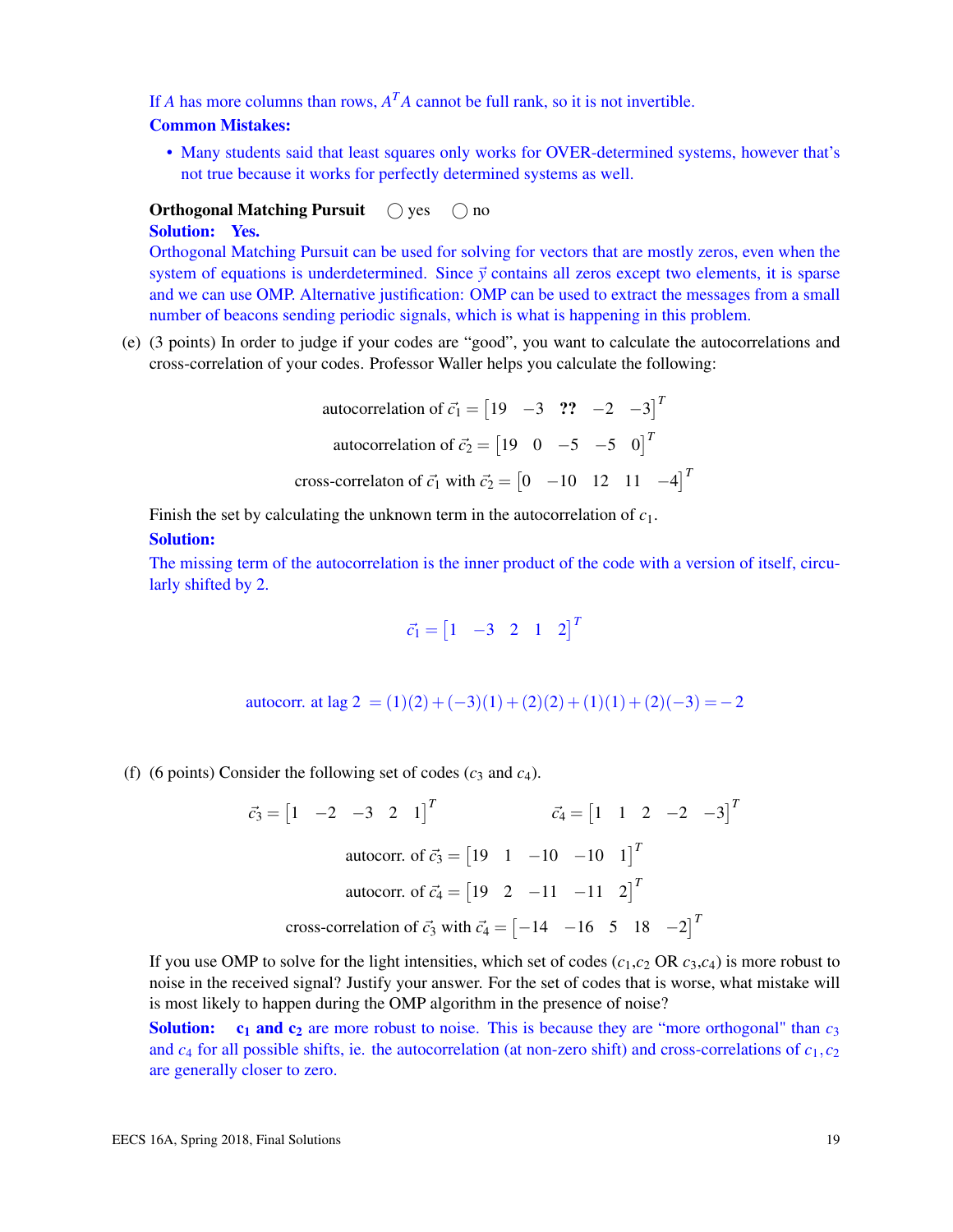Specifically, the cross-correlation of  $c_3$ ,  $c_4$  has a peak of magnitude 18, which is almost as high as the autocorrelation at zero shift. This means that if we try to use OMP with  $c_3$ ,  $c_4$  we are likely to accidentally mistake  $c_3$  for  $c_4$  at a different shift (or vice versa).

## Common Mistakes:

- Saying that  $c_1$ , $c_2$  are more robust because they are orthogonal at time shift zero (first term of the cross-correlation is 0). We need to check that the codes are nearly orthogonal for all time shifts, not just 0. This did not get credit because you could have a pair of codes that are orthogonal at lag 0 but have a very high cross correlation at a different lag. Additional explanation is needed to get credit for your justification.
- Saying that  $c_1$ , $c_2$  are more robust because they have autocorrelations that are more different from each other than those of *c*3,*c*4. In OMP we know which code we cross-correlated with the received signal, so we don't need the autocorrelations to be different. We just want a high peak at 0 lag and low every where else.
- Thinking that the cross-correlation given is the cross-correlation which is calculated during OMP, in other words, the cross-correlation that we are trying to find peaks in. This is not the case, it is the cross-correlation between the two codes, which does not include information from the received signal.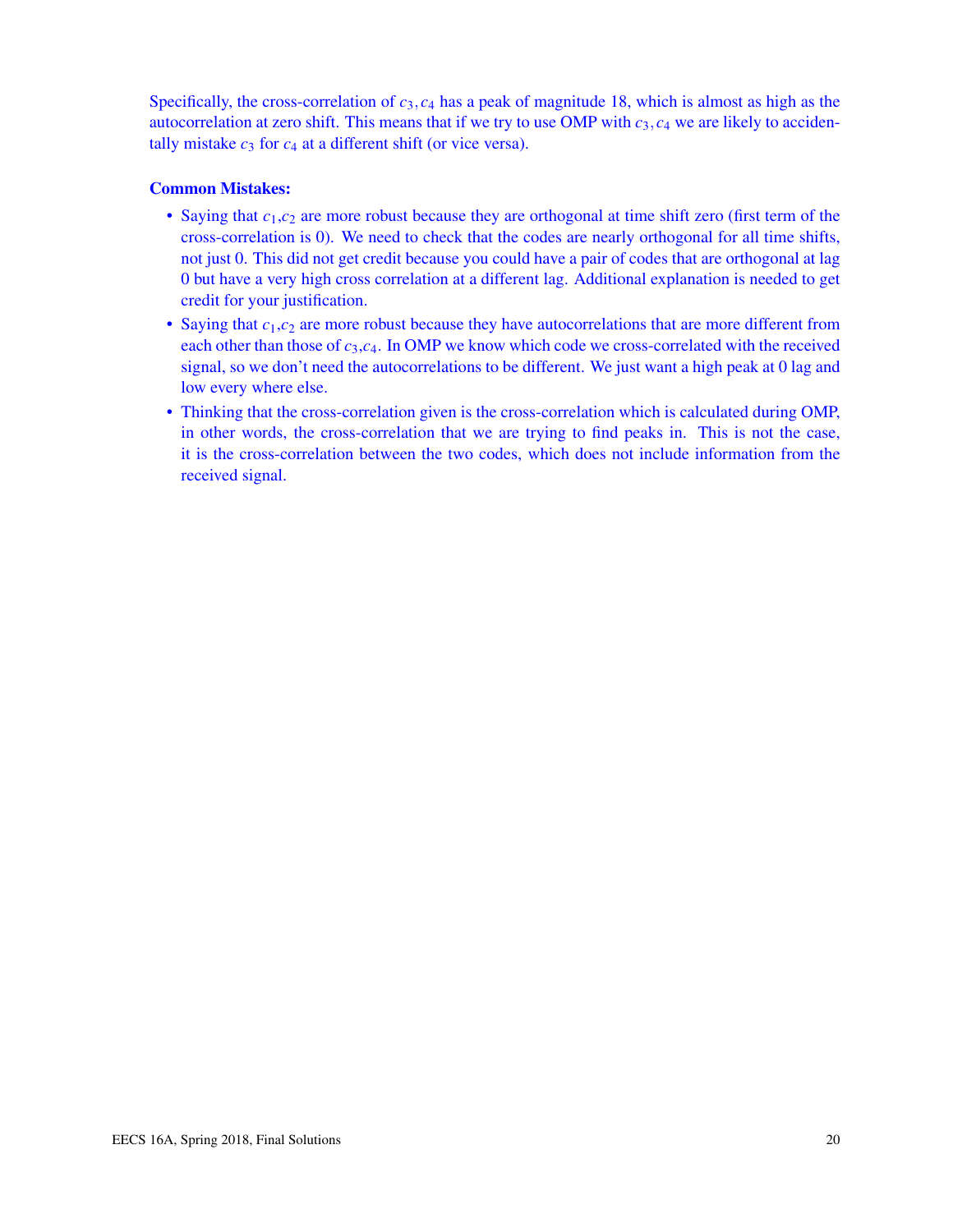PRINT your student ID:

#### 8. APS Lab by Hand (38 points)

In the APS labs, you wrote code for cross-correlation functions that separated raw recorded signals from known beacon signals. These beacon signals were very large–upwards of 10,000 samples long. In this problem, you will walk through a similar process as the APS lab except your beacon signals are much smaller and much much slower.

For the subsequent parts, the beacon signals are comprised of binary numbers. Each element can be treated as a unit of time, *t*, in seconds with the signals traveling at a velocity  $v = 1$  meter per second (m/s) away from beacons located some distance *d* away from our microphone in meters. Friendly reminder:  $v = d/t$ .

First, we will look at a 1D system where we are only trying to find our *x*-coordinate based on signals from two beacons: Beacon *A* and Beacon *B*. The signals coming from each beacon, which are periodic and have a length of  $N = 7$ , are represented below:

$$
\vec{A} = \begin{bmatrix} 1 & 0 & 1 & 0 & 0 & 0 & 0 \end{bmatrix}
$$
  

$$
\vec{B} = \begin{bmatrix} 1 & 0 & 0 & 1 & 0 & 0 & 0 \end{bmatrix}
$$

Our 1D system is only the *x*-axis, with Beacon *A* and Beacon *B* at opposite ends, as shown below:



For all parts of this problem, assume that Beacon *A* and Beacon *B* both start sending their signals at the same time, but we don't know exactly what time they started transmitting. Therefore, we can only know *relative* information about our location compared to *A* and *B*.

(a) (4 points) What is a **raw signal** ( $\overrightarrow{raw}$ ) the microphone could record at the position  $x = 0$ ? The 1D system with the microphone position at  $x = 0$  ( $d_A = 10$  m,  $d_B = 10$  m) is shown below:



**Solution:** Since both beacons start transmitting at the same time and the microphone is equal distance between them, the raw signal is a sum of the two beacon signals:

$$
\overrightarrow{raw} = \overrightarrow{A} + \overrightarrow{B} = \begin{bmatrix} 2 & 0 & 1 & 1 & 0 & 0 & 0 \end{bmatrix}
$$

Circularly shifted versions of the above signal are also correct.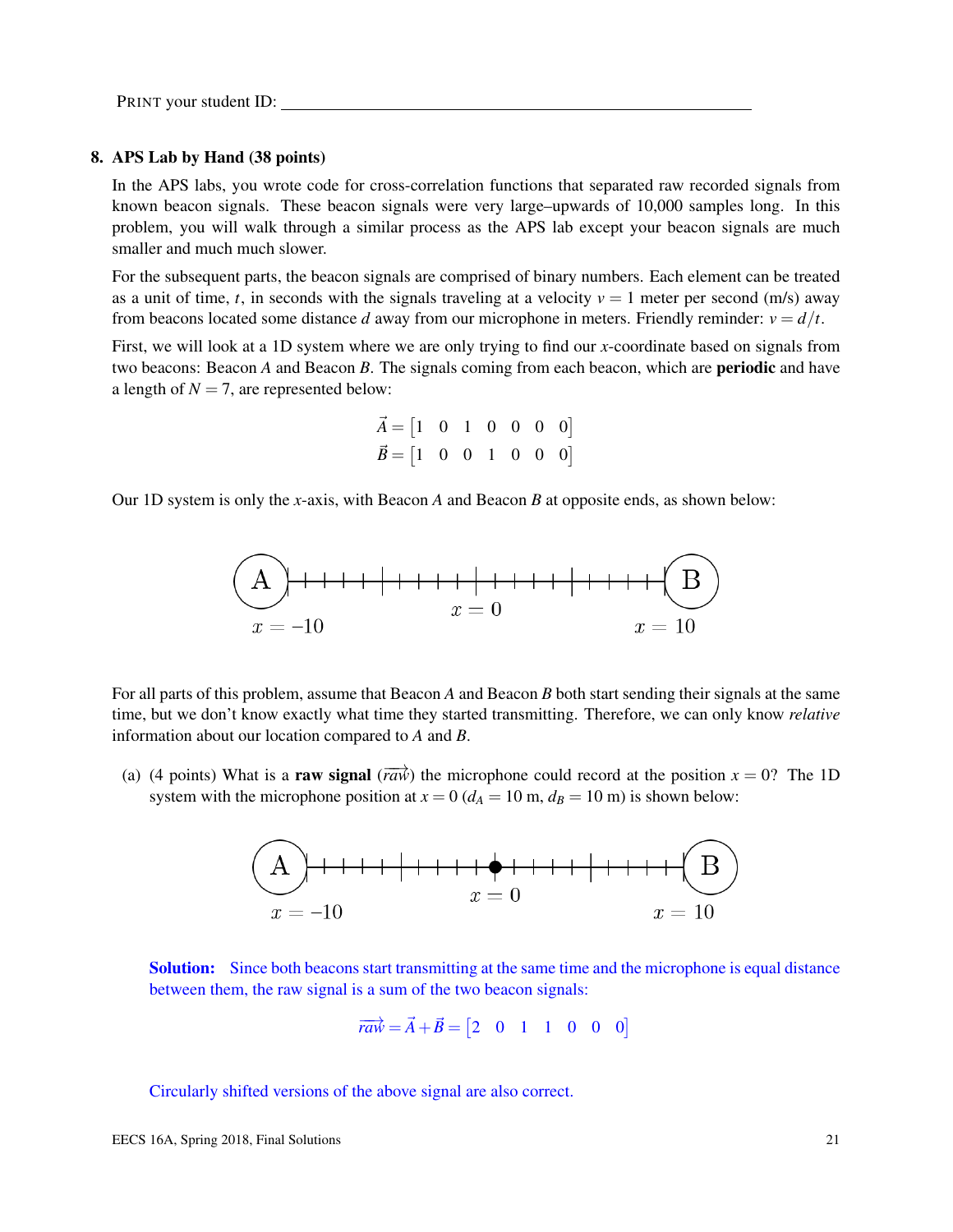(b) (8 points) Suppose you have a raw signal recorded by the microphone as follows:

$$
\overrightarrow{raw} = \begin{bmatrix} 2 & 0 & 0 & 1 & 0 & 1 & 0 \end{bmatrix}
$$

What is the smallest time delay between when the signals arrive? That is, what is their smallest time difference of arrival (TDOA)? Reminder, the signals are traveling at 1 m/s over a distance in meters, and each element in a signal array corresponds to some time *t* related by  $v = d/t$ .

**Solution:** Cross-correlating the raw signal with the two beacon signals (keeping raw signal stationary and rolling reference beacons to the right) gives the following:

$$
\overrightarrow{rawCCwithA} = \begin{bmatrix} 2 & 1 & 0 & 2 & 0 & 3 & 0 \end{bmatrix}
$$

$$
\overrightarrow{rawCCwithB} = \begin{bmatrix} 3 & 0 & 1 & 2 & 1 & 1 & 0 \end{bmatrix}
$$

Looking at where the cross-correlations are the maximum,  $\vec{A}$  peaks at  $n = 5$  or  $n = -2$  and  $\vec{B}$  peaks at  $n = 0$ , meaning that signal A is either lagging by five time steps (5 – 0) or leading by two time steps  $(-2-0)$ . Since we want the smallest time delay, we should go with signal A leading by two time steps.

#### Common Mistakes:

- When calculating correlation, a common mistake was putting the vectors in the circulant matrix as columns instead of rows.
- (c) (2 points) Based on your answer from Part B, where is the microphone located in our 1D system? Please mark the location on the axis below.

*Hint: Don't forget, if you move closer to Beacon A, you're moving farther away from Beacon B.* **Solution:** Our smallest time delay was  $t = 2$  when the cross-correlation of  $\vec{A}$  with  $\vec{r}$  peaks at  $n =$ −2, meaning Beacon *A* arrived first 2 time steps ahead of Beacon *B*. This means the difference between the distance from each beacon is  $d_B - d_A = (1m/s)(2sec) = 2m = 11m - 9m$ , which corresponds to  $x = -1$  on our axis.



(d) (10 points) In part (b), we asked for the smallest time delay, which is implied to be less than the length of our signal,  $N = 7$ , since our signals are periodic. (If you got a delay  $> 7$  time steps in part (b), you may want to double check your work!) Now, suppose we consider all time delays in which the microphone is located at an integer number on the *x*-axis. Given the same raw signal below:

$$
\overrightarrow{raw} = \begin{bmatrix} 2 & 0 & 0 & 1 & 0 & 1 & 0 \end{bmatrix}
$$

please identify all integer solutions of where the microphone is in the 1D system, *xmic*. Show any relevant work, and **please mark any found solutions on the axis**. Reminder, the signals are traveling at 1 m/s over a distance in meters, and each element in a signal array corresponds to some time *t* related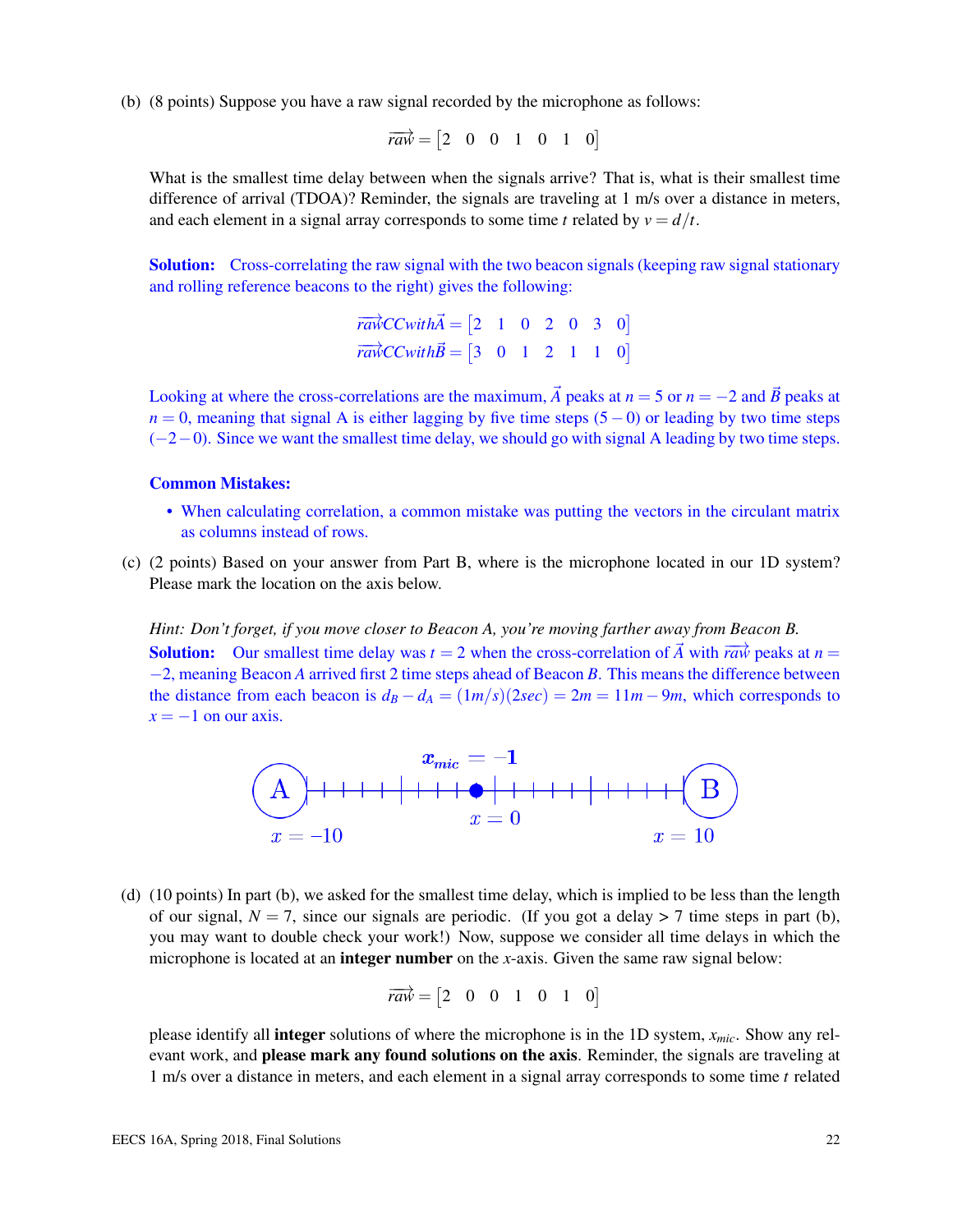by  $v = d/t$ .

*Hint: Again, don't forget, if you move closer to Beacon A, you're moving farther away from Beacon B.*

**Solution:** We know that the period of the signal is  $N = 7$ , so moving  $7/2 = 3.5$  m in either direction (adding 3.5 to  $d_A$  and subtracting 3.5 to  $d_B$ , and vice-versa) would result in all of the possible positions of the given raw signal. However, since we only want integer solutions, we simply move in increments of 7 m in each direction to find our possible integer solutions:



More explicitly, if we define the number of periods a signal could be shifted as *kperiod*:

Because the following equations:

\n
$$
2 - 7k_{period} \longrightarrow k_{period} = 0, \text{delay } = -2, x_{mic} = -1
$$
\n
$$
k_{period} = 1, \text{delay } = -9, x_{mic} = -4.5
$$
\n
$$
k_{period} = 2, \text{delay } = -16, x_{mic} = -8
$$
\nBecause the following equations:

\n
$$
k_{period} = 2, \text{delay } = 5, x_{mic} = 2.5
$$
\n
$$
k_{period} = 2, \text{delay } = 12, x_{mic} = 6
$$
\n
$$
k_{period} = 3, \text{delay } = 19, x_{mic} = 9.5
$$
\nThus, the following equations:

\n
$$
k_{period} = 3, \text{delay } = 19, x_{mic} = 9.5
$$

(e) (10 points) Uh-oh! It turns out we forgot to look up and are actually in 2D. My bad. Given the same raw signal from part (b):

$$
\overrightarrow{raw} = \begin{bmatrix} 2 & 0 & 0 & 1 & 0 & 1 & 0 \end{bmatrix}
$$

assuming the signals are offset by the smallest time difference (as in part (b)), please write an expression for all possible solutions of where the microphone is in the 2D system in terms of  $x_{mic}$ ,  $y_{mic}$ . Show any relevant work. Some useful terms might be the coordinates of the beacons ( $x_A = -10$ ,  $y_A = 0$ ) and  $(x_B = 10, y_B = 0)$  and the distance of the microphone from the beacons  $d_A$  and  $d_B$ .

(*Hint 1: the same raw signal means the same delay in signal arrival*.) (*Hint 2: think about APS 2, specifically*.) (*Hint 3: as a final sanity check, check if your solution matches the 1D solution when*  $y_{mic} = 0$ *.*) Solution: Since we are now in 2D, our distance from each beacon should be represented as a circle:

$$
\text{Beacon A: } \sqrt{(x_{mic} - x_A)^2 + (y_{mic} - y_A)^2} = d_A
$$
\n
$$
\text{Beacon B: } \sqrt{(x_{mic} - x_B)^2 + (y_{mic} - y_B)^2} = d_B
$$

Assuming the same 2 time step interval is the smallest, that means  $d_B = d_A + 2$ , making our equations:

$$
Beacon A: \sqrt{(x_{mic} - x_A)^2 + (y_{mic} - y_A)^2} = d_A
$$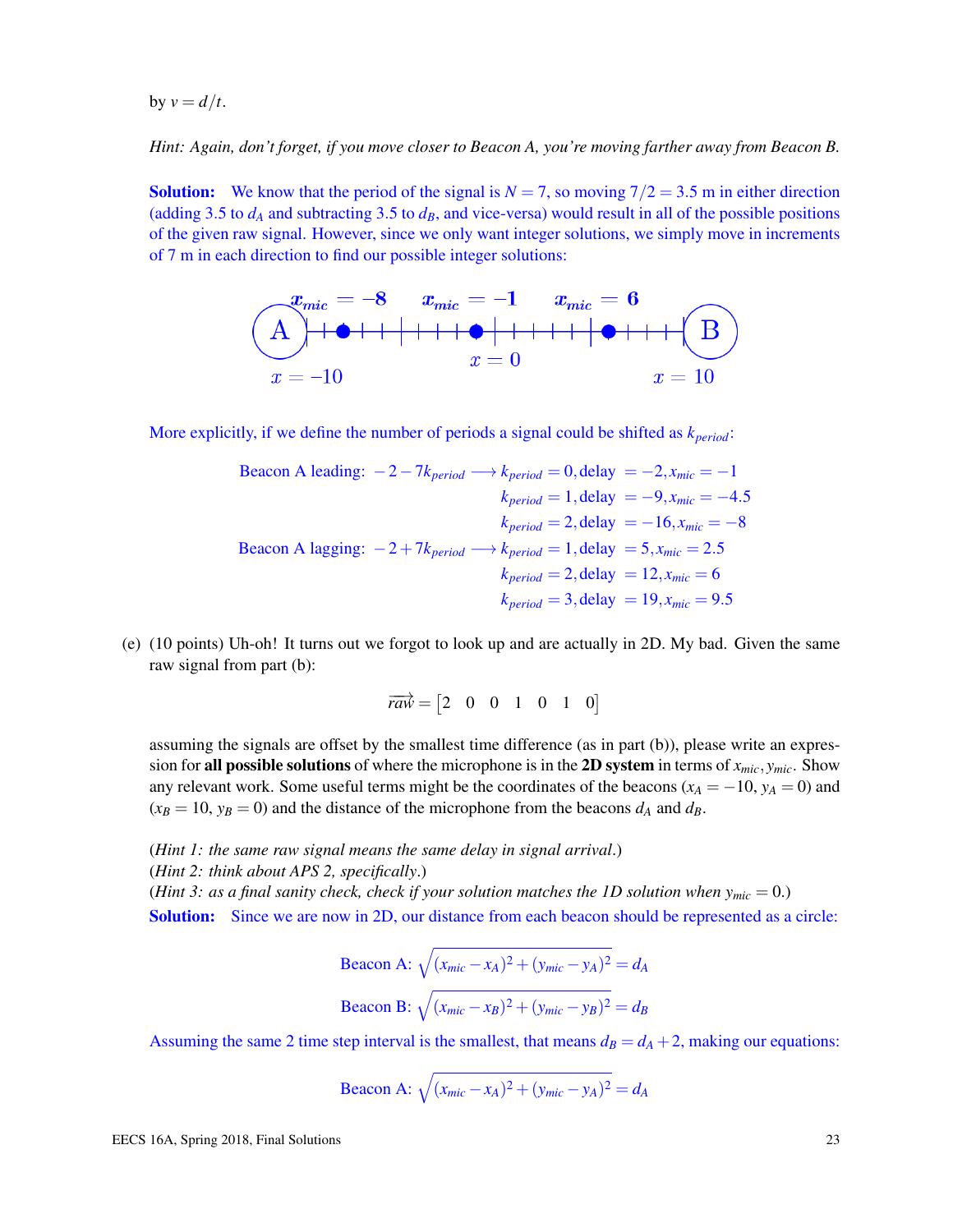$$
Beacon B: \sqrt{(x_{mic} - x_B)^2 + (y_{mic} - y_B)^2} = d_A + 2
$$

Subtracting our equation for Beacon *A* from Beacon *B* gives us:

$$
\sqrt{(x_{mic} - x_B)^2 + (y_{mic} - y_B)^2} - \sqrt{(x_{mic} - x_A)^2 + (y_{mic} - y_A)^2} = 2
$$

Which you may recall from APS 2 is the equation for a hyperbola. As a final sanity check, plugging in  $(x_{mic} = -1, y_{mic} = 0)$  and our beacon position values gives us:

$$
\sqrt{(-1-10)^2 + (0-0)^2} - \sqrt{(-1+10)^2 + (0-0)^2} = 2
$$

$$
\sqrt{(-11)^2} - \sqrt{(9)^2} = 2
$$

$$
11 - 9 \le 2
$$

(f) (4 points) To narrow down where we are in the 2D space, Thomas the Lab TA decides to add a third beacon, Beacon *C*, with its own beacon signal. All of the system's beacon signals and their respective locations are shown below:

| $\vec{A} = \begin{bmatrix} 1 & 0 & 1 & 0 & 0 & 0 & 0 \end{bmatrix}$ |  |  |  |
|---------------------------------------------------------------------|--|--|--|
| $\vec{B} = \begin{bmatrix} 1 & 0 & 0 & 1 & 0 & 0 & 0 \end{bmatrix}$ |  |  |  |
| $\vec{C} = \begin{bmatrix} 1 & 0 & 0 & 0 & 1 & 0 & 0 \end{bmatrix}$ |  |  |  |



Do you see any issues with the new setup? If so, please note them and explain why they are issues. Solution: